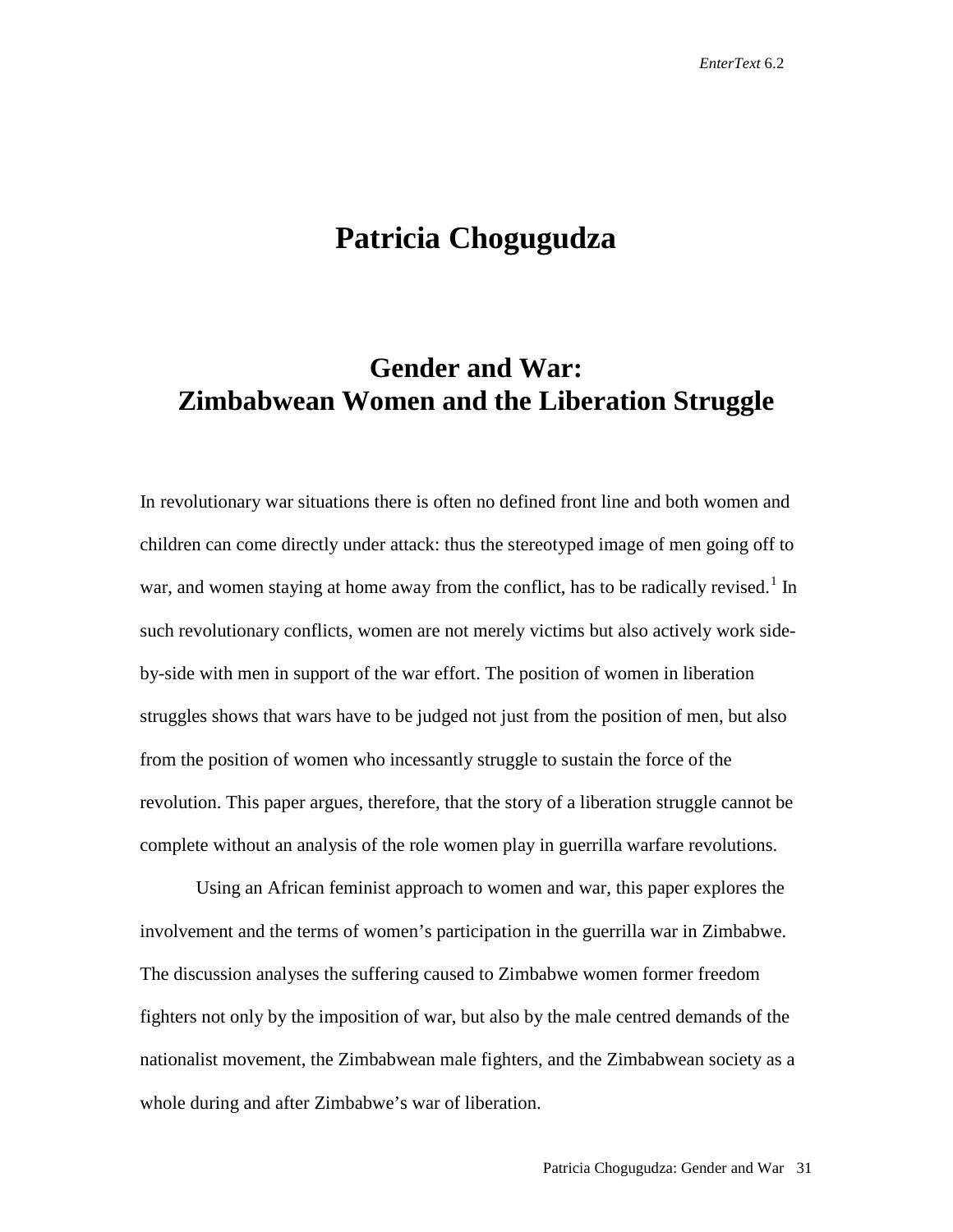Focusing on the role of women fighters in Zimbabwe, this article argues that in revolutionary struggles, women encounter conflict in different ways to men. As armed conflicts affect the revolutionary cadres and non-participatory civilians, the coping strategies adopted under the pressure differ by, and to a large degree, are determined by gender. For women, vulnerability caused by their physical stature and their position in society increases the burdens placed on them making gender an important element in the determination of coping strategies. Yet despite these problems, progressive gender role changes and fluidity also occur in these contexts. As feminist critic on women and the revolution, Stephanie Urdang, points out, "conflict accentuates resourcefulness in the adoption of coping and survival strategies."<sup>[2](#page-28-0)</sup>

The paper draws the bulk of its evidence from oral testimonies captured and recorded during 1980-2001 by researchers on women's involvement in the struggle. Through their voices and collective life stories, the paper shows the extent and nature of the suffering endured by female combatants. The discussion adds to the importance of understanding the dynamics of socio-cultural historical realities in which a war is fought, and furthermore serves as an attempt to acknowledge the level of human suffering and the trauma that occurs during a revolution. The paper reveals, however, that beyond all this, Zimbabwean female cadres, like women in any revolution, have resilience and courage, even in harsh unyielding environments.

### **Zimbabwean Women and the Liberation Struggle**

The involvement of Zimbabwean women in the revolution dated back before the 1960s to the 1890s, when six years after the occupation of what was then Southern Rhodesia by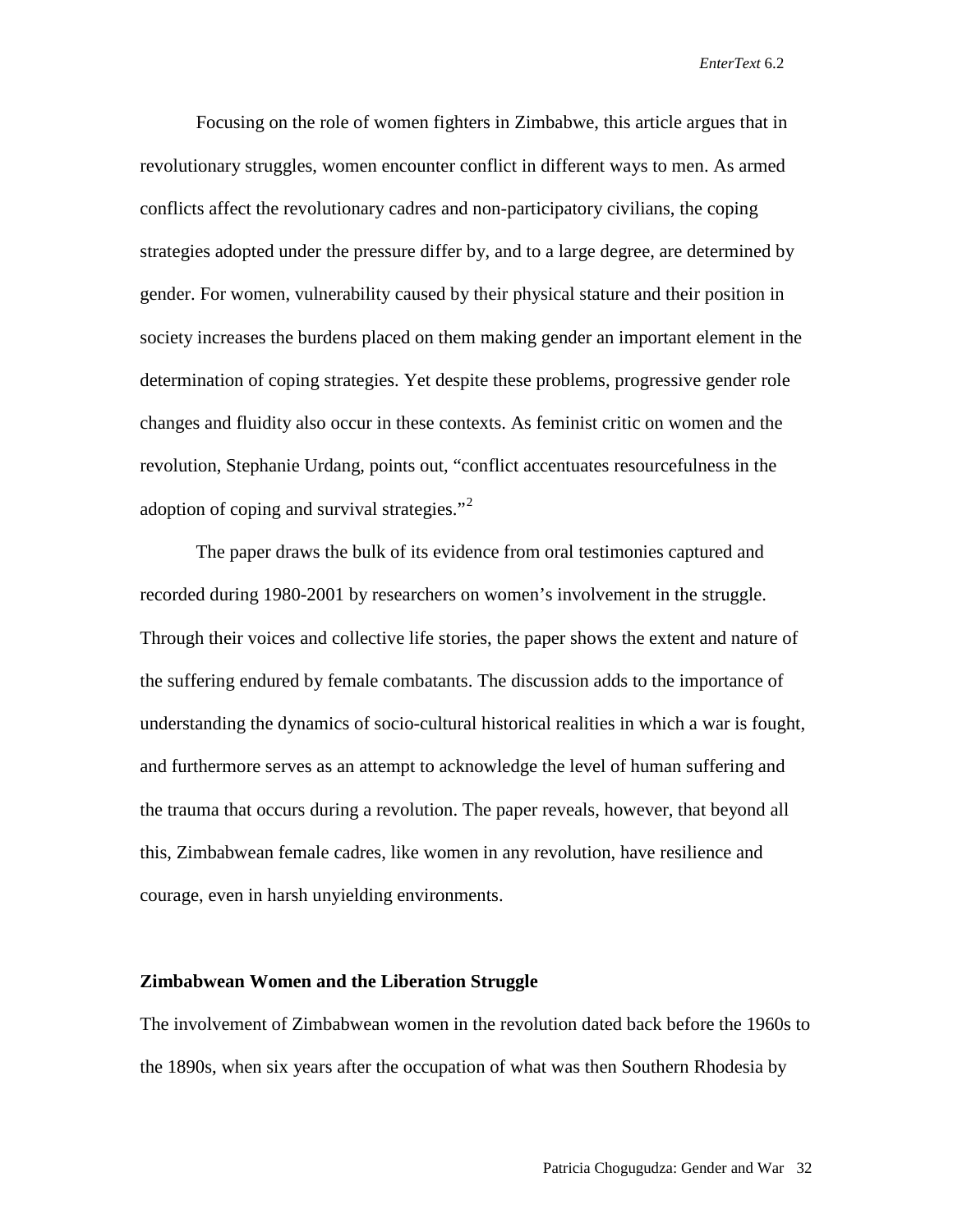the British South Africa Company, the Shona and Ndebele people rose up against the foreign invaders. When this happened, women were involved in significant numbers and roles in the struggle that came to be known as the First Liberation War (*Chimurenga* I, 1896-1897). Nehanda Nyasikana, a woman, purposefully took up arms and through the spirit that possessed her is said to have divinated military advice to the Shona people. She was eventually arrested for the killing of Native Commissioner Pollard and was sentenced to be hanged, but at her death, she stated that her bones would rise again in the fight against colonialism. Eighty years later, in 1976, the spirit of Nehanda inspired guerrilla fighters during the Second *Chimurenga*, through possessed spirit mediums.[3](#page-28-1)

There were a number of stimuli for Zimbabwe's second liberation war. Among the most serious was the scarcity of land among Africans, unfair labour relations, lack of employment, and burdensome tax obligations. By 1960, Africans in Southern Rhodesia started making radical demands, which resulted in the formation of nationalist political parties. The National Democratic Party (NDP) was formed in early 1960, the Zimbabwe African People's Union (ZAPU) in 1962 and the Zimbabwe African National Union (ZANU) in 1963, splitting off from ZAPU. In 1960, women in the NDP organized a demonstration against the Rhodesian government which had ruled that only fifteen out of sixty-five-parliamentary seats be allocated to Africans. Women, seeing this as the cementing of white domination, joined men in the protests against white rule and took to the streets.<sup>[4](#page-28-2)</sup> Immediately after, in 1961, NDP was banned and according to Ngwabi Bhebe, the women's actions had been the catalyst that had shifted the struggle to a more militant level.<sup>[5](#page-28-3)</sup> After the women's strike, leading nationalists began to recognize the potential role of women in the organizational structure of the struggle. When Ian Smith,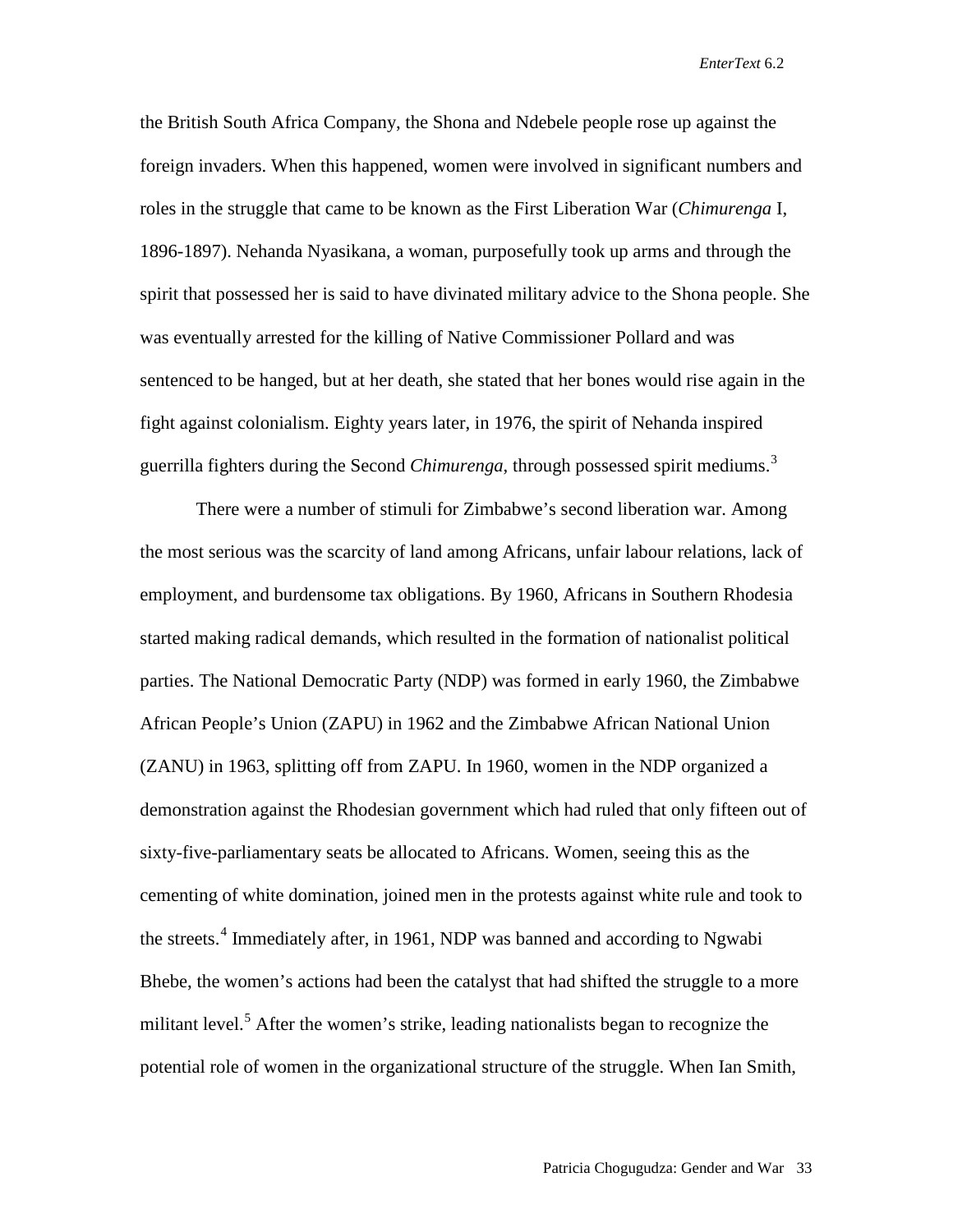then Prime Minister, took more drastic measures and declared the independence of Rhodesia from Britain in the Unilateral Declaration of Independence (UDI) in 1965, it worsened the living conditions of the Africans both in rural and urban areas. Much of the pressure of this fell on women, resulting in their support of the armed struggle for African majority rule. Samora Machel, then president of neighbouring Mozambique, admitted the ultimate need to involve women in the revolutionary struggle. "The liberation of women," he said "is a fundamental necessity for the revolution, the guarantee of its continuity and the precondition for its victory."[6](#page-28-4) In addition, Robert Mugabe, the postrevolutionart President of Zimbabwe pointed out that "Without women's full participation, the struggle for a social, political, economic and cultural independence of a country may not be achieved."<sup>[7](#page-28-5)</sup> Yet despite recognition of the role of women during the war of liberation, feminist critics have noted that after the struggle Zimbabwean women ex-combatants felt, and still feel, betrayed by the post-colonial government. This paper seeks to analyse what went wrong.

## **Zimbabwean women under pre-colonial and colonial patriarchy**

The link between the revolution and the involvement of women in liberation struggles can be easily understood. Women in colonial Zimbabwe under traditional and colonial patriarchal rule had no control over the economy; their powerlessness was grounded in traditional African cultures as well as in Colonial/Victorian/Christian concepts of "woman." First, pre-colonial customary law practices such as marriage and motherhood put women at a disadvantage. Traditional practices largely dictated what became culturally accepted rights and duties of spouses. Because of various marriage rituals in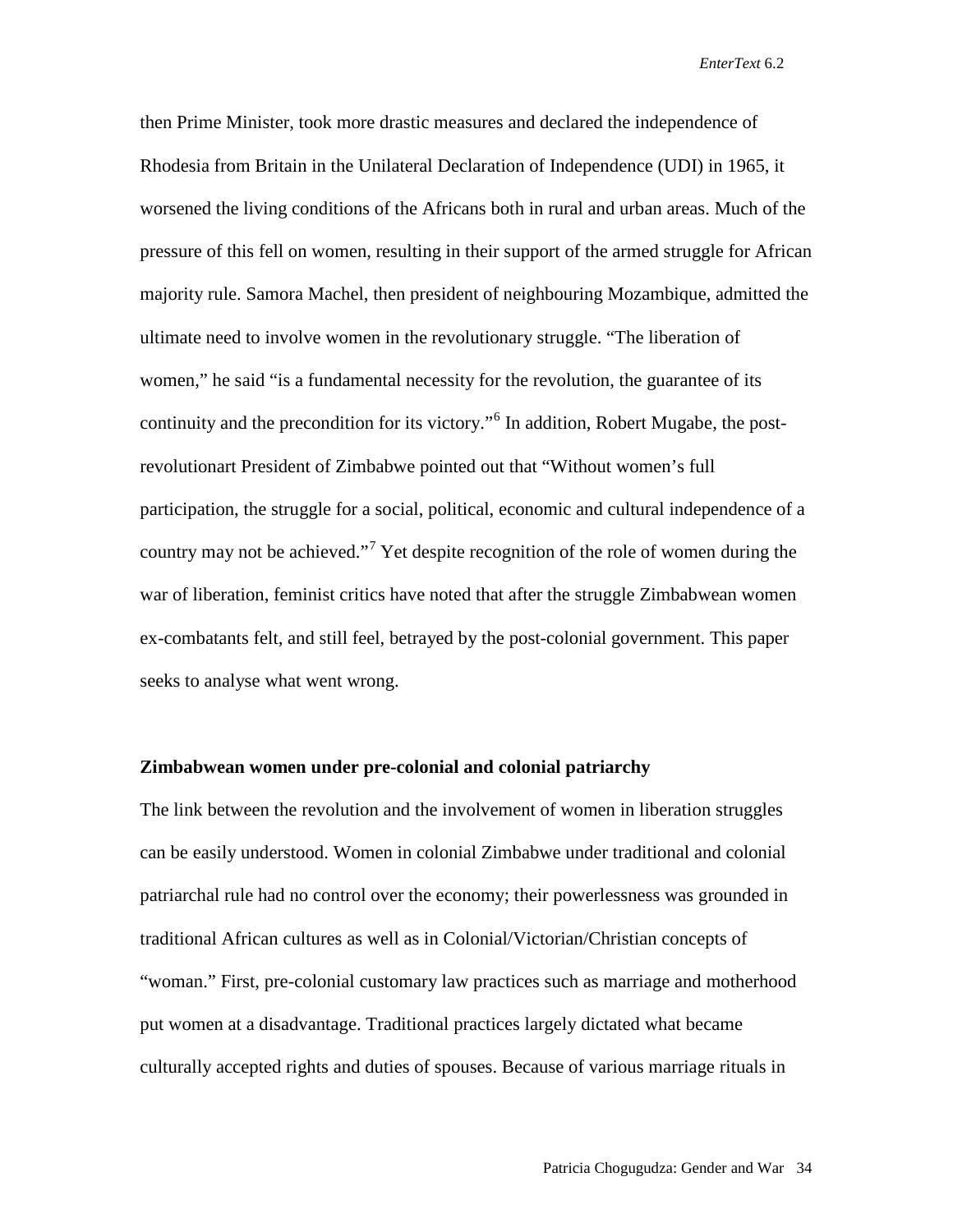the African tradition such as gift marriage, widow inheritance, forced childhood marriage, polygamy, bride-wealth and inheritance all favoured men, women were first and foremost regarded as wives and mothers, then as individuals. For example, women were required to have a male representative (brother, father, husband) in a public transaction and this rendered them perpetual minors before the law. And because women were seen as subservient, abuse against them in the form of rape, economic subservience, forced dependence of children and relatives, domestic abuse, and murder by husbands was rampant.<sup>[8](#page-28-6)</sup>

The arrival of colonialism encouraged the movement of African men to towns as workers, but controlled the migration of women, thus shifting the distribution of power and economy in favour of men. Not only were women kept away from the cash flow, but as African men entered settler employment in towns, the women left behind had to fill in as *de facto* heads of households. This resulted in increased workloads for women but little remuneration. Women worked up to sixteen hours a day, carrying out their customary tasks as well as those tasks traditionally allocated to their now absent spouses. Nakanyike Musisi, an African feminist scholar argues, therefore, that during the precolonial and colonial period, African women "become an extension of African male bodies," living in circumstances that were different, if not worse, than those of their male counterparts, with women's lack of participation in the cash economy shifting their traditionally circumscribed power to positions in which autonomy was almost  $impossible.<sup>9</sup>$  $impossible.<sup>9</sup>$  $impossible.<sup>9</sup>$ 

In addition to the perception of what was "womanly" in the traditional culture, the "cult of domesticity," a hypothesis introduced by Victorian Christian colonisers, further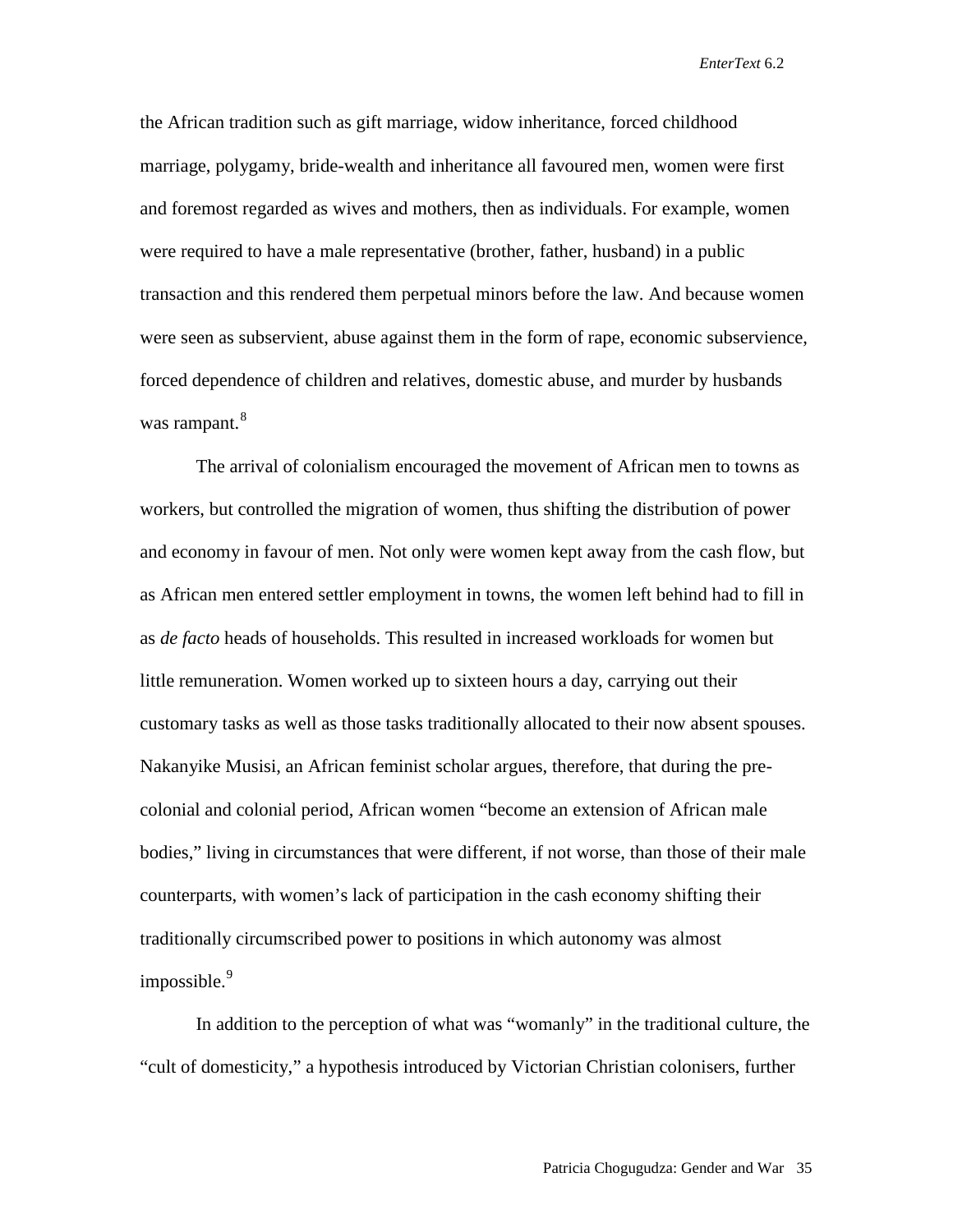entrenched what became perceived as the woman's role. The "cult of domesticity" envisioned women as docile, modest creatures, good mothers and wives: the gender that was supportive of its mate. An idle wife, confined to the home, was seen as a mark of "gentility," and of a man's ability to support his family. Thus African men and women, aspiring to be at the level of their colonial masters, began to encourage women's docility as a mark of civilisation. The concept of "leisured" wife as proof of "gentility" explains, for example, why most wives of African leaders did not compete to ascend the social and political ladder at the same time as their husbands.<sup>[10](#page-28-8)</sup>

It is against this backdrop that at the inception of the revolutionary struggle, Zimbabwean women, like their counterparts in Mozambique, Angola, and Guinea-Bissau, joined the armed struggle. Their hope was that with the revolution, gender equality would be certain. Women who could not conform to tradition saw the revolution as an opportunity to escape difficult situations. Yet feminist critics argue that at the end of the struggle, women's status actually fell as nationalist leaders and nationalist-oriented societies, in the quest of preserving tradition, expected women to be guardians of culture and respectability, or mistresses of the emerging ruling elites, or wives and mothers, recruiters for political parties, and labourers for the new market economy, while men were engaged in competition for political power in the state and the accumulation of wealth. $^{11}$  $^{11}$  $^{11}$ 

### **The Zimbabwean War and Gender Equality**

Zimbabwe's liberation struggle was based among other ideologies on Marxism, and contemporary Marxism encouraged the participation of women in the revolutionary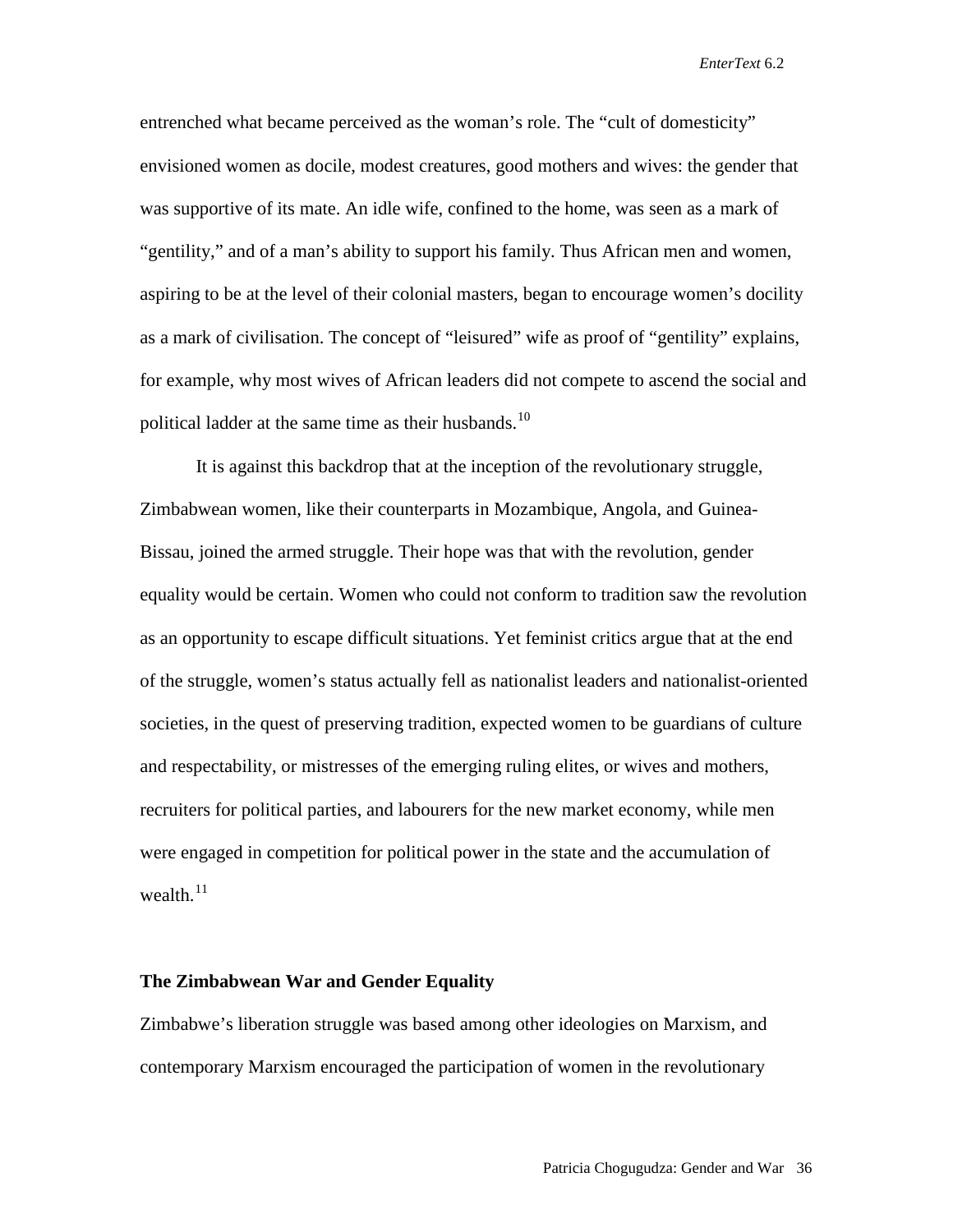vanguard, arguing that women's oppression was a consequence of the class-based and colonial exploitation against which such movements would struggle.<sup>[12](#page-28-10)</sup> Zimbabwean guerrilla movements, in embracing this ideology, were implying that women's rights would be a self-evident part of a future democratic society. Urdang argues, indeed, that Marxist ideologies which preach equality helped women to see themselves as advancing into traditionally male-controlled spheres such as those of decision-making.<sup>[13](#page-28-11)</sup> We find that, among the other crucial objectives that women hoped to achieve through the struggle, gaining equal rights for themselves was among the most important. Yet ironically, among accounts analysing the reasons why women join revolutionary struggles, many highlight the official reasons at the expense of more private and personal motives. A feminist critique of women and war will show, however, that we cannot overlook the fact that women also participate in war for personal reasons. The Zimbabwean war offered a way out both for the suppressed groups of people and for individuals, including women. The inclusion of women in a guerrilla war, therefore, is not just a way to increase the number of soldiers in general and to have them serve in roles exclusive to women as male leaders might see it, but joining the liberation war is also for women an act of seeking their own emancipation. Thus, when on the eve of independence the post-colonial government downplayed the promises of freedom and liberty that engaging in war had held for women, Zimbabwean women fighters felt betrayed.

Some women former fighters in Zimbabwe interviewed by Bhebe and Ranger agreed that they joined the liberation movement in order to improve conditions for themselves and for their families.<sup>[14](#page-28-12)</sup> The ideology of equality simply appealed to young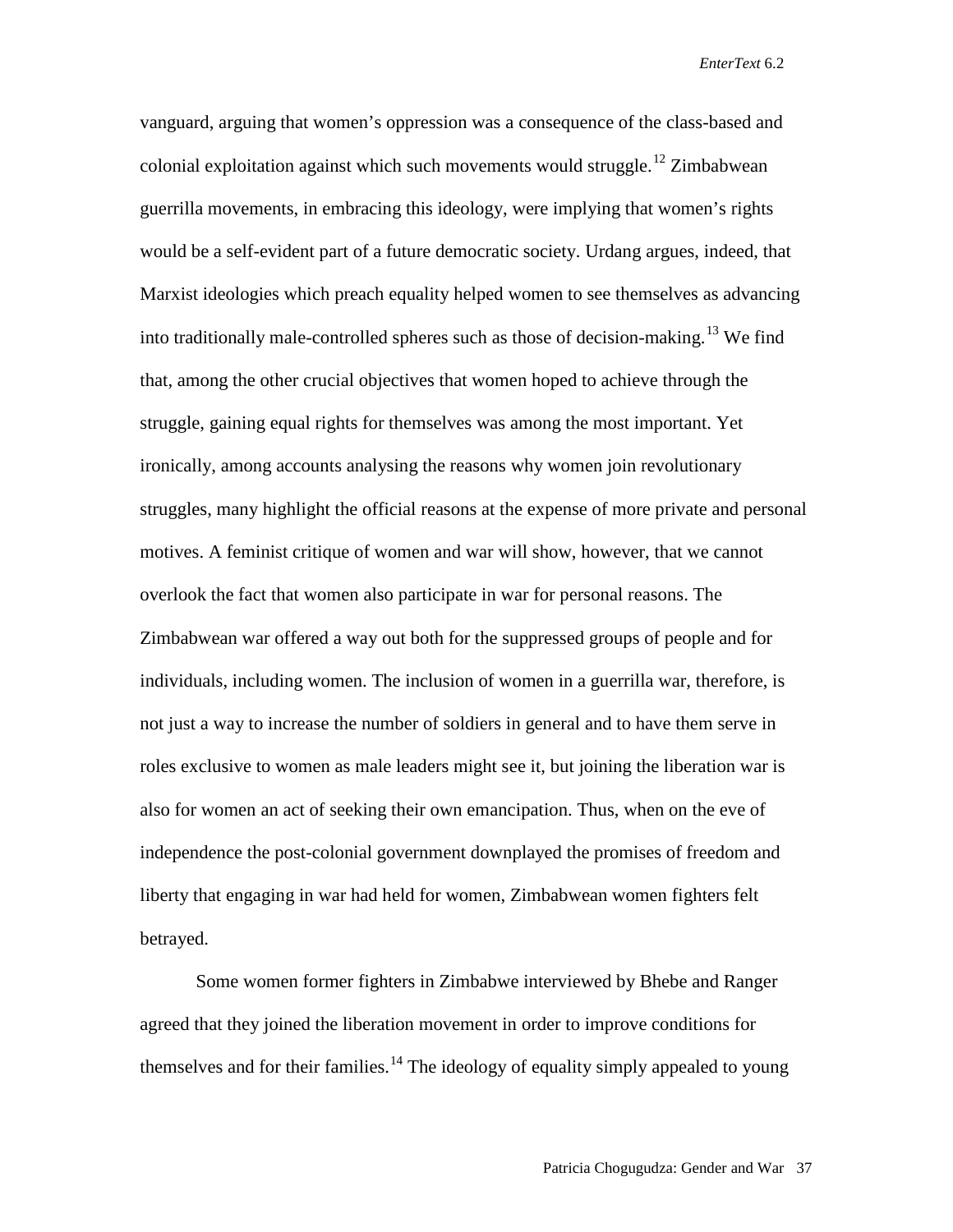women as it did to young men. The revolutionary struggle offered both access to a different status such as an opportunity to equal terms of achievements, equality before the law, and the right to choose.

Nhamo, in an interview with Tanya Lyons in 2002, recalled that her reasons were more personal.<sup>[15](#page-28-13)</sup> She joined the war to uplift herself. After completing three years of school, she joined the nationalist forces in 1974. One of her girl friends from the Mount Darwin area had heard that some people were being educated by the nationalist forces in their camps overseas and across the borders in Zambia and Mozambique. She suggested to Nhamo that they should both go to join the nationalist freedom fighters to receive this education.

In another interview Nyathi, an ex-combatant also seeking equality at a personal level concurs, telling Bhebe and Ranger, "Yes, putting on that camouflage uniform and having a gun feels macho, especially for a woman, you feel a man in that attire."<sup>[16](#page-28-14)</sup> Thus from a feminist perspective, it is evident that for most women, joining the war was a way to assert their equality as human beings. Many feminist critics will agree that women's role in combat was responsible for the beginning of forced acceptance of women as equals in male-dominated arenas; even though much still has to change. As Eva Beth Egensteiner, who has done extensive research on women and war, argues, "on joining the war, females fighters are ready to put on new gender roles; those considered traditionally belonging to men."<sup>[17](#page-28-15)</sup> The assumption is that the new roles will bring about gender equality. Zimbabwe's narratives of the revolutionary struggle show that the concept of women becoming equal to men was a major concern among female fighters. The idea that women who were fighting like men were now equal to men was equally voiced.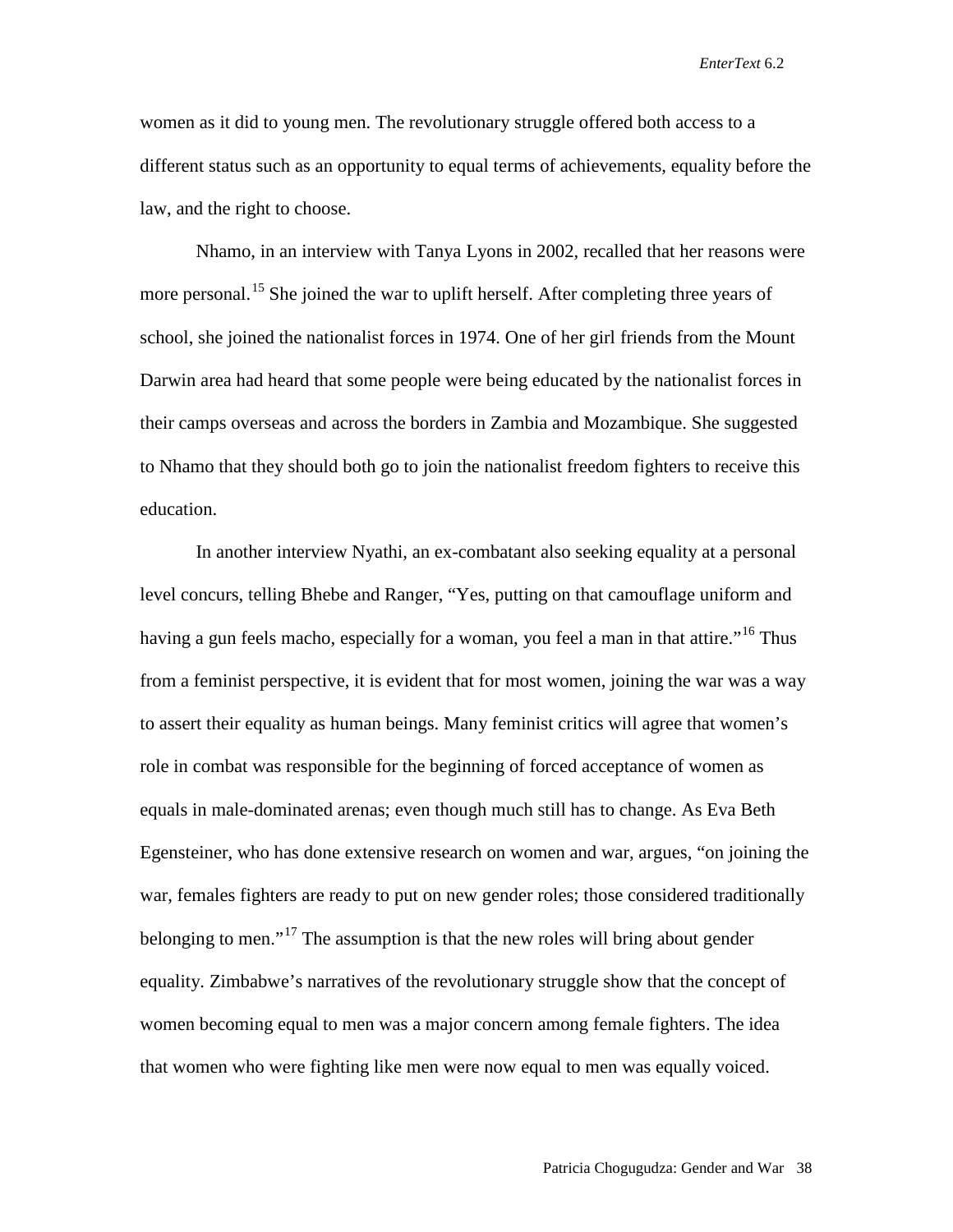Robert Mugabe, then leader of the ZANU Popular Front army wing, affirmed the fact that women had risen to the status of men:

> Our women fighters have demonstrated beyond all doubt that they are as capable as men and deserve equal treatment, both in regard to training and appointments. It is because of their proven performance that we have agreed to constitute a Women's Detachment with its own commander who should become a member of the High Command. It is also necessary that we should promote more women to the High Command.[18](#page-28-16)

Given this understanding, female fighters often pushed themselves to demonstrate their capability, and because the perception of their roles was influenced by the demands of the system they operated in, female fighters became victims of heated pressure to live up to the standards of men. Understandably, because war reflected traditionally male values, there was therefore a strong drive for women's dedication to be measured against their equality to men. Instinctively, women fighters were pushed to take on male roles; this was essential to their assertiveness.

But feminist critics on war and women have argued that the question of equality between women and men in the training camps is problematic when we consider the differences between what most women were actually engaged in during the war, and the expected criteria that are used to indicate whether women had actually been men's equals, or whether they had been successful soldiers. Research on women and war, from Africa and elsewhere, has shown that only a few women are given the privilege, in war situations, to operate formally in traditionally male domains. The majority of the women's work tends to consist in helping the men to be the soldiers they want to be. Thus women in war situations simply help men achieve their goals. Accordingly, most women are forced to fill all kinds of auxiliary functions so that the war can go on. Thus,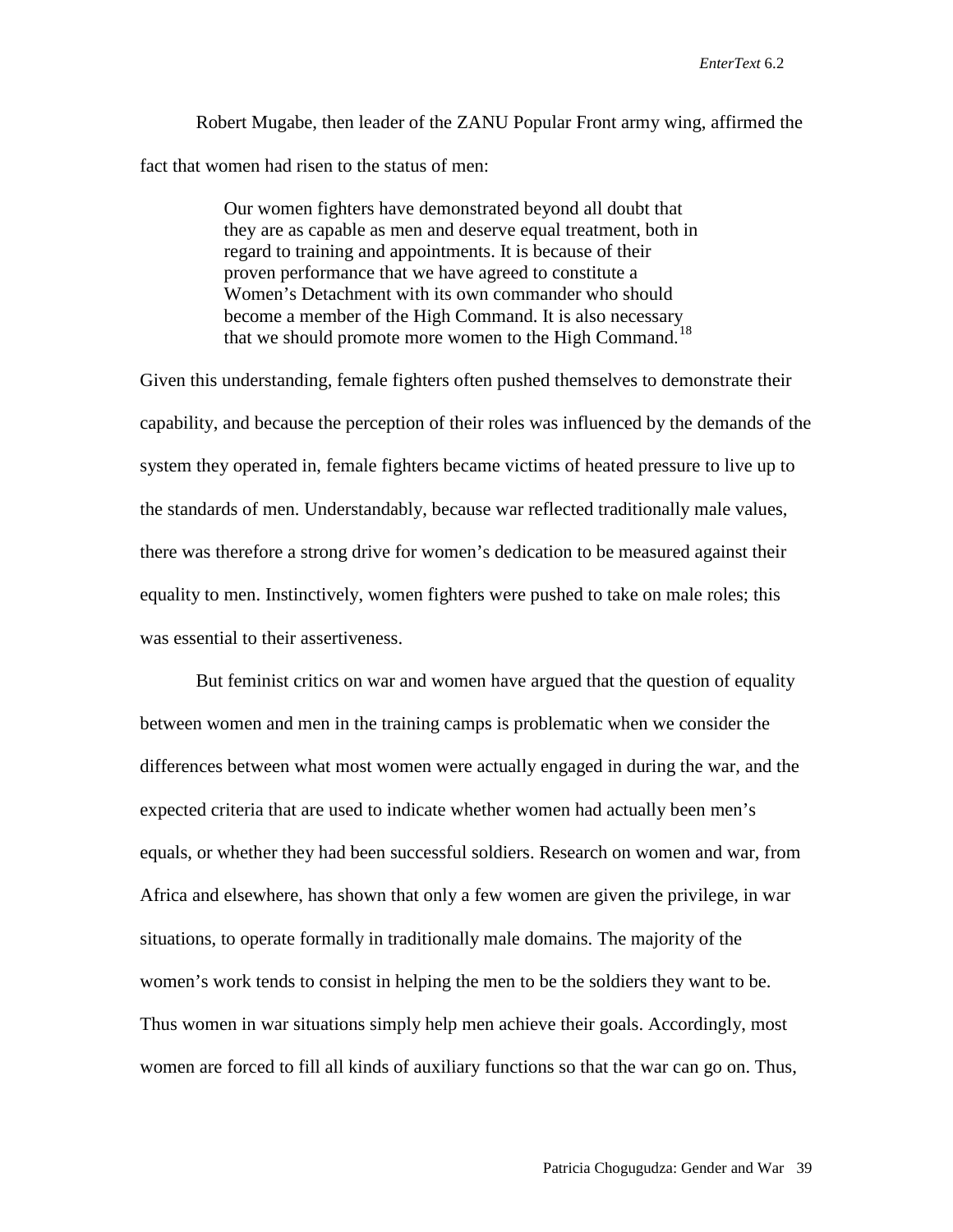in the Zimbabwean revolutionary movement, women fighters were to make sure that supplies reached the guerrillas by providing the supply line: a very important role, but one often unrecognised, or at least treated as secondary.<sup>[19](#page-28-17)</sup>

Nhamo, in her interview with Lyons, recalled:

One of the important roles that was played by female combatants, was in the transportation of ammunition between Mozambique and Zimbabwe. Carrying ammunition was dangerous but necessary, and women often faced ambushes and attacks from Rhodesian soldiers. Our job was mainly to carry weapons to the border. <sup>[20](#page-28-18)</sup>

Yet, Maria, another ZANU ex-combatant in an interview with Lyons said, "I think we were just like men!" and Sekai maintained, "Women carried more than men to the front, we all suffered equally in the camps. When there was not enough food to go around, it was divided equally among the recruits."<sup>[21](#page-28-19)</sup>

By 1970, a good number of women had been fully incorporated into the war while at the front acclamations pointed to the crucial role of women in the camps, yet ironically research shows that up to the year 1973, females were not considered candidates for military training. Male cadres were reluctant to train women for the frontline duties because they believed that their job was to serve men. These were reactions shaped by a traditional perception of women, and as a consequence, many women and children in the camps were killed because women in camps had no combat skills, no guns and no ammunition. $^{22}$  $^{22}$  $^{22}$ 

Thus Nhamo remembered,

I went running because I had not been trained, then I had no tactics I knew, I [had] no practice with a gun shooting. And the shock of it and everything. As you are running you would actually feel the bullets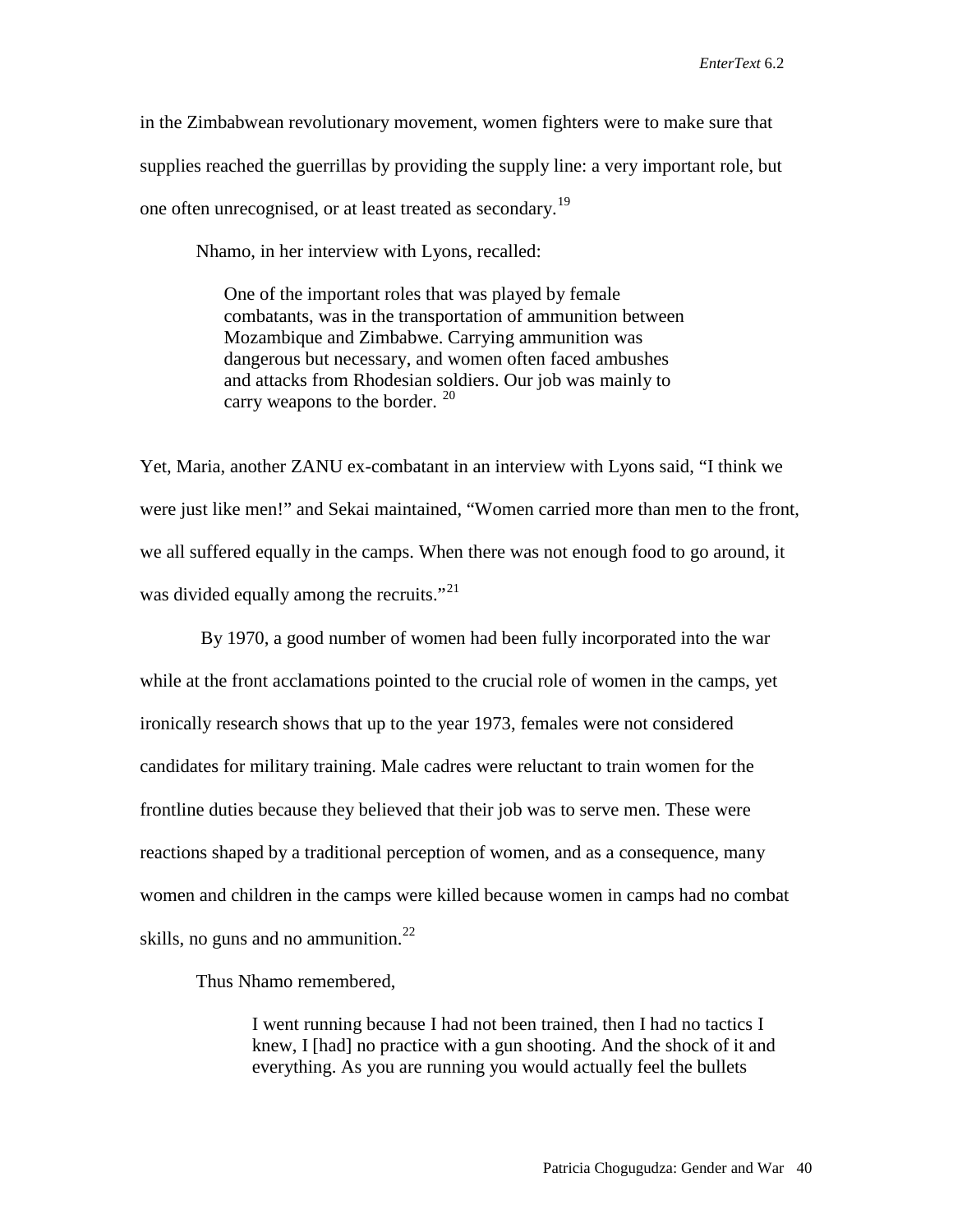"whoosh," and you'd see the other guy in front of you falling, you'd see the whole head coming off.... $^{23}$  $^{23}$  $^{23}$ 

It was not until 1976, when human rights activist groups mounted pressure on ZANU and ZAPU that eventually women were allowed into combat training. This was reluctantly done because according to Bhebe and Lyons, even after receiving military training, many women were still not dispatched to the front to fight.<sup>[24](#page-28-22)</sup> It seemed most likely that women's training was mainly to give them survival skills and to remove the pressure mounting on the liberation movements from activist groups to train women, and did not have much to do with valuing women's contribution.

Monica was distressed by this action and in an interview with Lyons she pointed out:

> I was appointed, "to [guard a camp], as much as I wanted to go to the front, since I had come to fight the enemy. They always wanted people who would look after the camps. We were given our rifles to go and guard the women in this camp, Osibisa. All our camps had guards. $^{25}$  $^{25}$  $^{25}$

Feminist critics have further argued, therefore, that while the system measured women's achievements in terms of their success in engaging in traditionally male activities, nationalist leaders encouraged women to participate in more traditional female roles. Jane Ngwenya, ZAPU's National Secretary for Women's Affairs admitted that women in the ZAPU camp were fighting differently than men. Her argument was that women were being groomed to remain as traditional as possible, despite the demands of their situation and despite what women themselves valued as important to them.

> So we are fighting side by side with our men; we are not left behind. While our men are holding guns and deployed outside to fight, women are fighting in another wing of the struggle, because they try to help themselves through self-help schemes.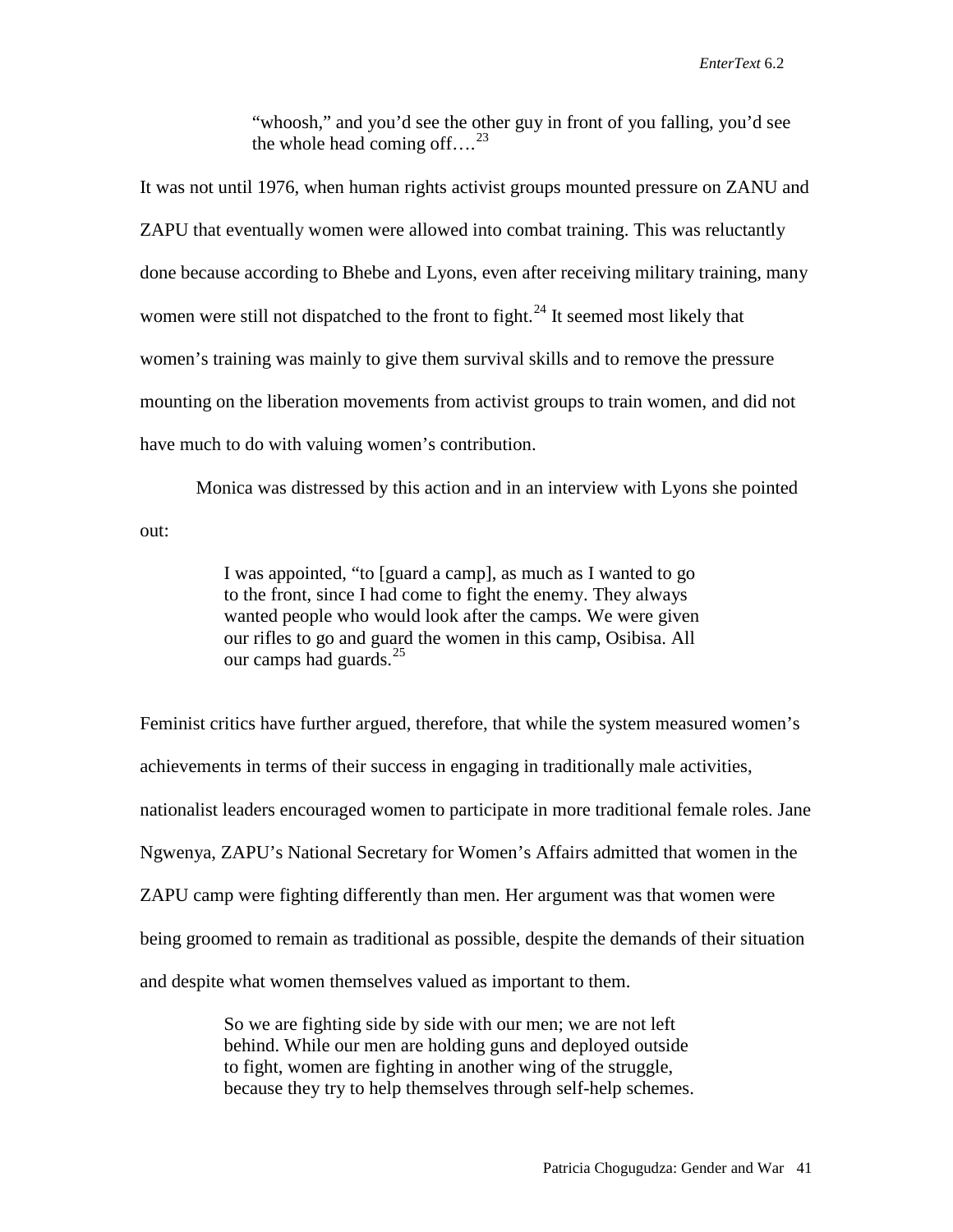They have trained themselves; they are prepared for a new Zimbabwe.<sup>[26](#page-28-24)</sup>

In short, Ngwenya boasted of the domestic capabilities of women rather than their combat abilities, thus even a female member of the leadership was framing ZAPU women fighters' involvement in the struggle firmly in terms of the traditional female roles rather than advancing their claim to be fitted to meet the demands of warfare.

Margaret Dongo, a well-known Zimbabwean female ex-combatant activist in an interview with Bhebe and Ranger, while talking of the failed role of women, could not help but draw attention to the shortcomings of the Nationalists' attitudes:

> Real battles were fought by men. Our role as women was that we were carriers of ammunition, which was actually heavier than instituting the war itself. There was a tendency to say the women's specialty is in the kitchen. [Yet]Women and men received the same military or political training. It is only [when it came to] power sharing, or making decisions, that women could not participate.<sup>[27](#page-28-25)</sup>

Thus Judith Stiehm, who has done extensive research on women in the US armed forces, argues that female soldiers challenge deeply anchored preconceptions of gender identity. Crossculturally and historically, combat has been reserved for men as an arena in which they can test, prove, and be rewarded for their virility. The presence of women alters the military when service can no longer be seen as a way of demonstrating manhood. To allow women into a male bastion threatens it as an arena for demonstrating masculinity and, among other things, achieving the prestige of belonging to such an organisation.<sup>[28](#page-28-26)</sup>

It seems clear that nationalist leaders, both male and female, were thus having problems with allowing women to participate in spheres that traditionally belonged to men; hence, women's contributions were largely confined to being carriers of ammunition and caretakers of children, the sick, and the aged in spite of the rigorous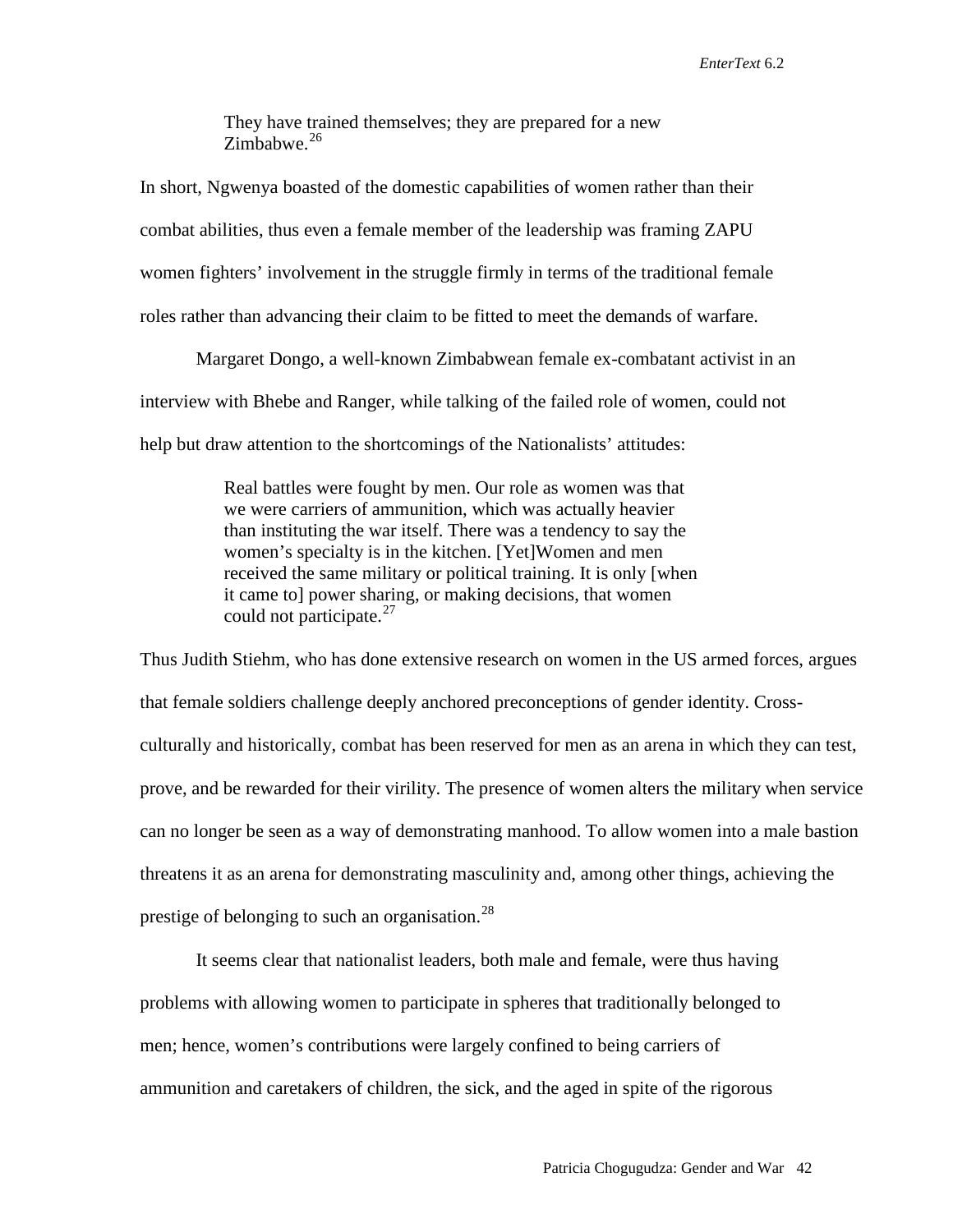military and political training that females had received. This obviously denied women the opportunity to distinguish themselves in terms of male designations of heroism.

War feminist critics Irene Tinker and Mama Amina have pointed out that because Zimbabwe's revolutionary struggle was rooted in nationalist and Marxist ideologies that are basically patriarchal in nature, it did not necessarily embrace gender principles.<sup>[29](#page-28-27)</sup> It was difficult, therefore, to have women assume leadership roles in a structure that had no design for allowing such an operation. These feminist critics thus argue that while Marxist and nationalist theories identify oppression based on class and race, they fail to recognise that class-based capitalist oppression is not synonymous with the oppression of women. As a result, nationalist leaders tend to lack gender analysis. This lack of analysis rendered women in war powerless, resulting in the further oppression of female combatants.

The failure by nationalists to take up the gender issues during the time of the revolutionary struggle, however, diluted the claims made by nationalist movements that they were training women to liberate society. The revolution's standpoint in the war zone simply expanded upon pre-war domestic duties that designated women as mothers and servers of the nation. Perceived as natural teachers and nurturers, women were expected to rally support among the war population; nursing the injured. Thus generally, with the exception of a limited number of women fighters who were connected to powerful men, relatively few women were engaged in the real battles compared to men.<sup>[30](#page-28-28)</sup> Reflectively, it can been argued that while the liberation struggle in theory paved the way for the increased social and political involvement of women, the actual participation that would have achieved female emancipation was tightly constrained. Thus despite the need for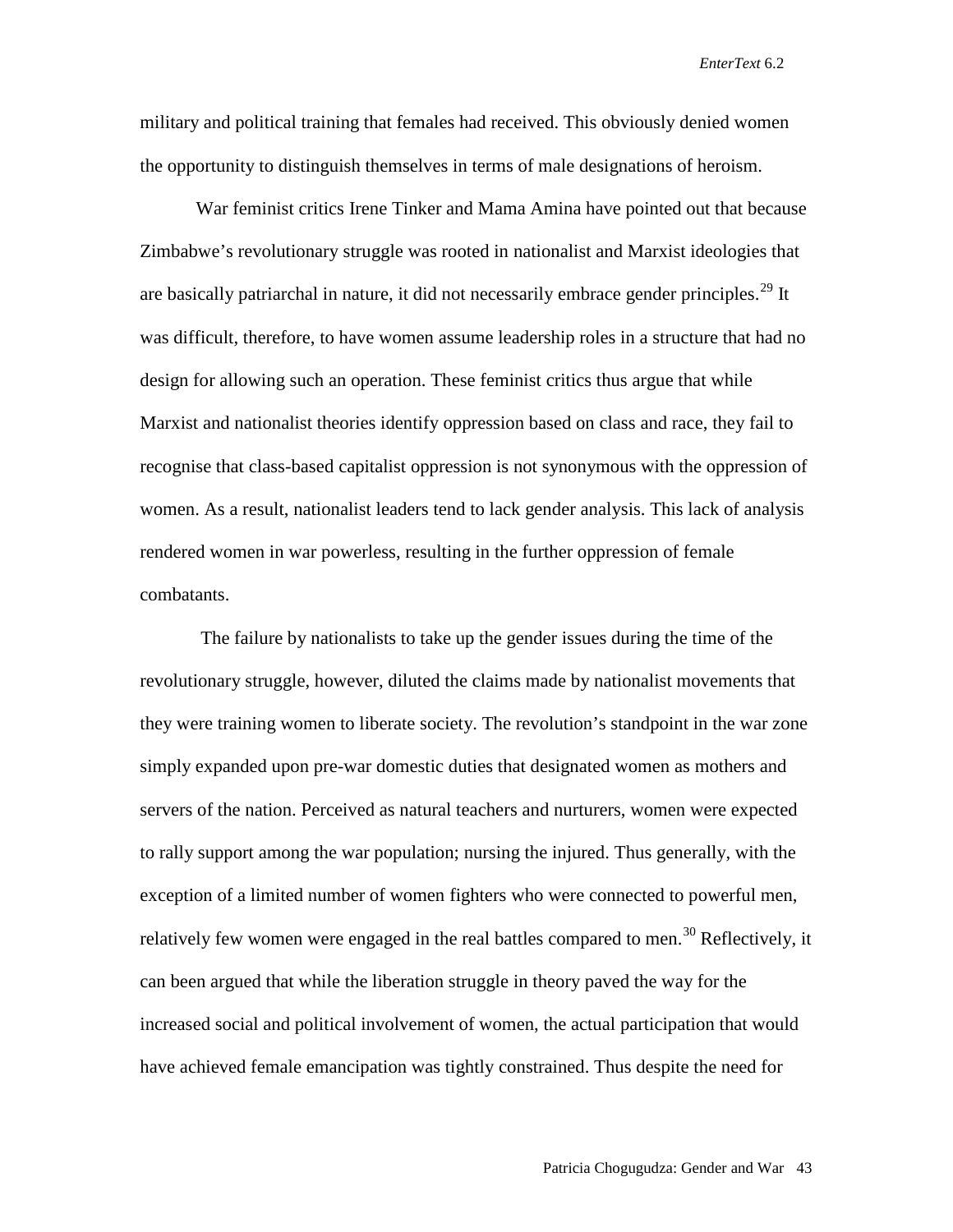female participation, nationalist leaders and male cadres did not acknowledge women as their equals. Psychologically, men still expected women to stay at home and perform chores which were customarily prescribed as the domestic domain.

A female combatant, Catherine Nyamandwe, remembered being advised by guerrillas to "return home because if girls left for Mozambique, no one would cook for male freedom fighters."<sup>[31](#page-28-29)</sup> ZANLA and ZIPRA nationalist leaders, far from transforming colonial or traditional gender roles during the war actually enmeshed male dominance into the revolutionary ethos, by continually allocating women to perform tasks longassociated with their feminine roles. And at the end of the war, these tasks were merely seen to have been merely women's patriotic duty and not in any way equal to actual engagement in the struggle, thus making it very difficult for women to receive compensation since only those who had fought in real combat were being recognised.

### **Sexuality in the Camps**

Another major frustration that came up among female combatants was that of sexuality and morality. A large number of young women had by 1976 joined the ZAPU and ZANU camps which were traditionally male-led and male zones. The problem that arose was that even though they enlisted women, nationalist leaders expected women fighters to remain docile and passive. But with the sense of liberation brought by the act of joining the movement, women became more open to their own sexual needs. Yet the thinking among the nationalists was that women should not behave in ways identified traditionally with males. Affairs in military camps were seen as disrupting productivity and the blame was squarely laid on women. They were characterised as luring men from their duties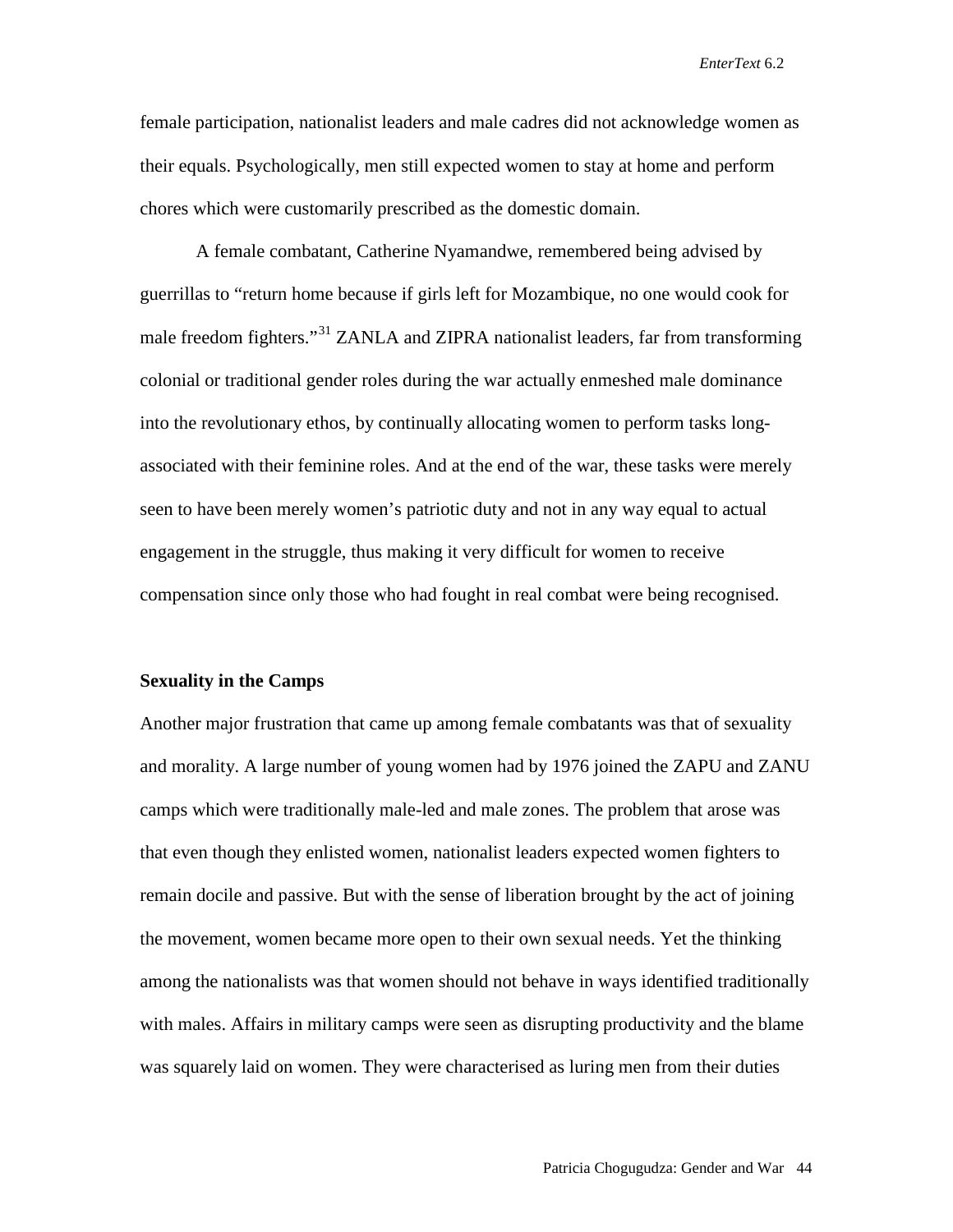while, on the other hand, men's behaviour was condoned; their actions seen as normal (for males).

In the end, sexual relationships among cadres became a moral issue for female commanders, and a political and military problem for the High Commanders. To female leaders such as Teurai Ropa Nhongo, the main problem was that by being sexually assertive, young women were "misbehaving," and this was bad for the revolution. In response to such complaints by women leaders, the ZANU Defence Secretariat held a rally in July 1978, to discuss the "problems of women." It concluded that not only was such activity by women "misbehaviour," but it was to be blamed for a rise in pregnancies and venereal diseases. Women were now perceived as wild, sexually weak, or diseased, and therefore a threat to the established order. This conforms to a pattern of patriarchal behaviour, as identified by Anne McClintock: the victimisation of women and the destruction of the female sense of selfhood. Patriarchy, she argues, essentially diminishes opportunity for identity formation in its subjects. The impact of this exertion of patriarchal power, albeit by female as well as male leaders, was that Zimbabwean female combatants were now being pulled from all sides, confronted with conflicting loyalties, and being objectified in terms of their sexuality. As a result, they began to feel diminished, since they were now either characterised as morally debauched, or as sexually predisposed to give pleasure, and in either category, made to feel guilty for it or to feel that they were traitors to the liberation cause. $32$ 

To punish women and to control their "immoral" behaviour, contraceptives were made unavailable to them, and marriages between couples enforced. The traditional practice of bridewealth was introduced, though earlier some leaders of ZANU High Command and the Department of Women's Affairs had called for the abolition of bride-wealth in order to promote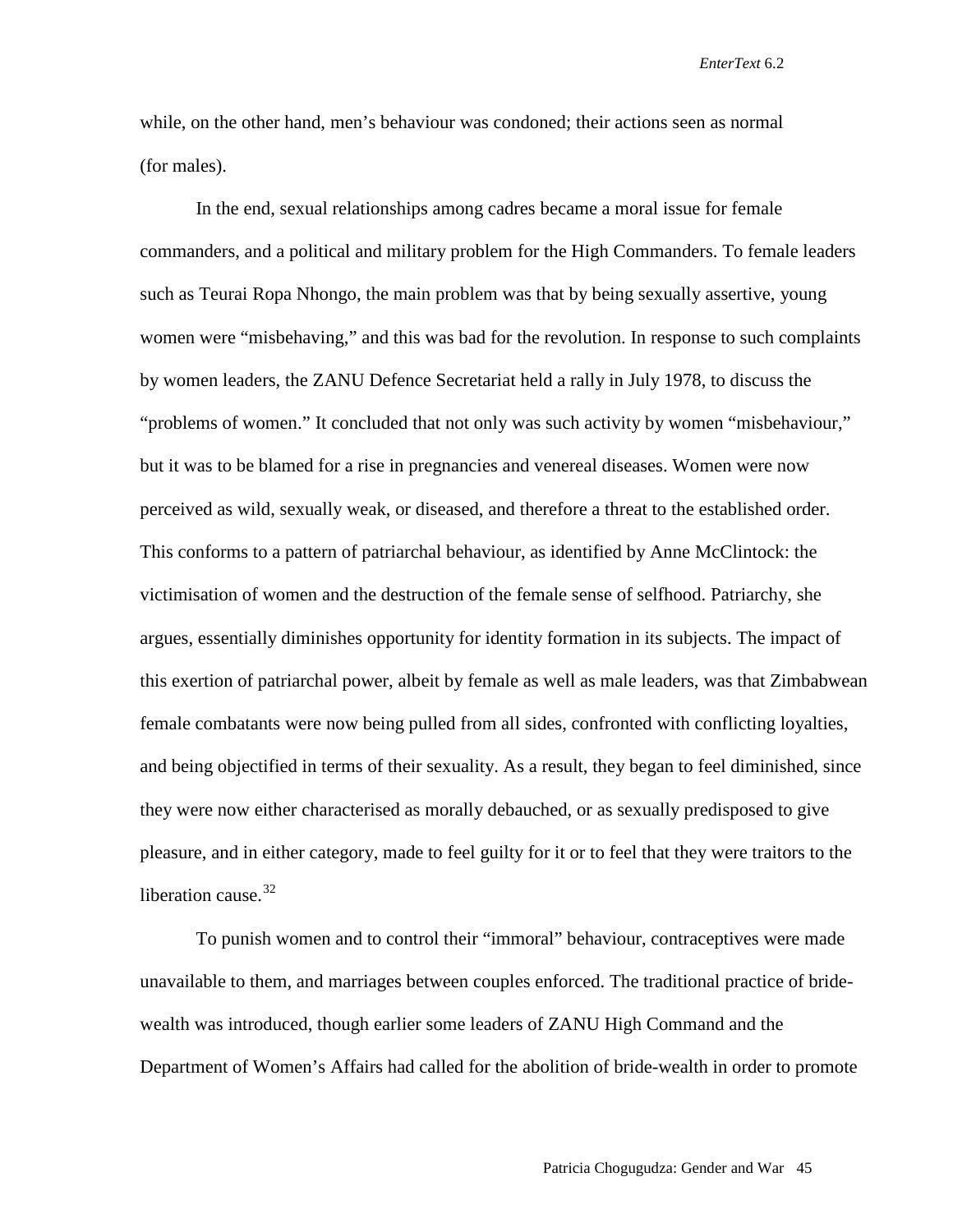the liberation of women. Naomi Nhiwatiwa had given reports to the international world on how ZANU P.F. was abolishing *lobola* ("bride-price" or "bride-wealth"), since such acts were abusive to women.<sup>[33](#page-28-0)</sup> Yet at the same time, ZANU officials were continuing to keep records of marriages so that bride-wealth could be claimed by the women's parents at independence. ZANU High Commanders claimed with some fanfare to their international audience that they were taking the liberation line, but simultaneously they were at pains to point out in more domestic forums that ZANU P.F. would not go against African customary practices: they were anxious not to lose the support of Zimbabwean villagers.<sup>[34](#page-28-31)</sup> The rhetoric of gender emancipation did not reflect much commitment from nationalist leaders. Feminist critics have argued, therefore, that the persistent support for bride-wealth claims by nationalist leaders during and after the liberation war reveals the nationalists' unwillingness radically to change the social and economic position of women.

In addition to enforcing bride-price, sexual liaisons between men and women were condemned and contraceptives banned. The reasons given were that contraceptives were immoral and that they encouraged promiscuity. Yet as African feminists have pointed out, family planning was common even among traditionalists.<sup>[35](#page-28-32)</sup> A close analysis reveals that the actions of the leaders did not have much to do with the preservation of good military order and discipline, but were more concerned with the concept of "decency and morality," that the nationalists felt were being undermined. We see that women revolutionaries, who enrolled to be fighters, were exhorted by their own leadership to marry and be the mothers of the next generation of soldiers even though motherhood meant exclusion from active duty. It is not surprising that many women engaged in the struggle found themselves becoming frustrated.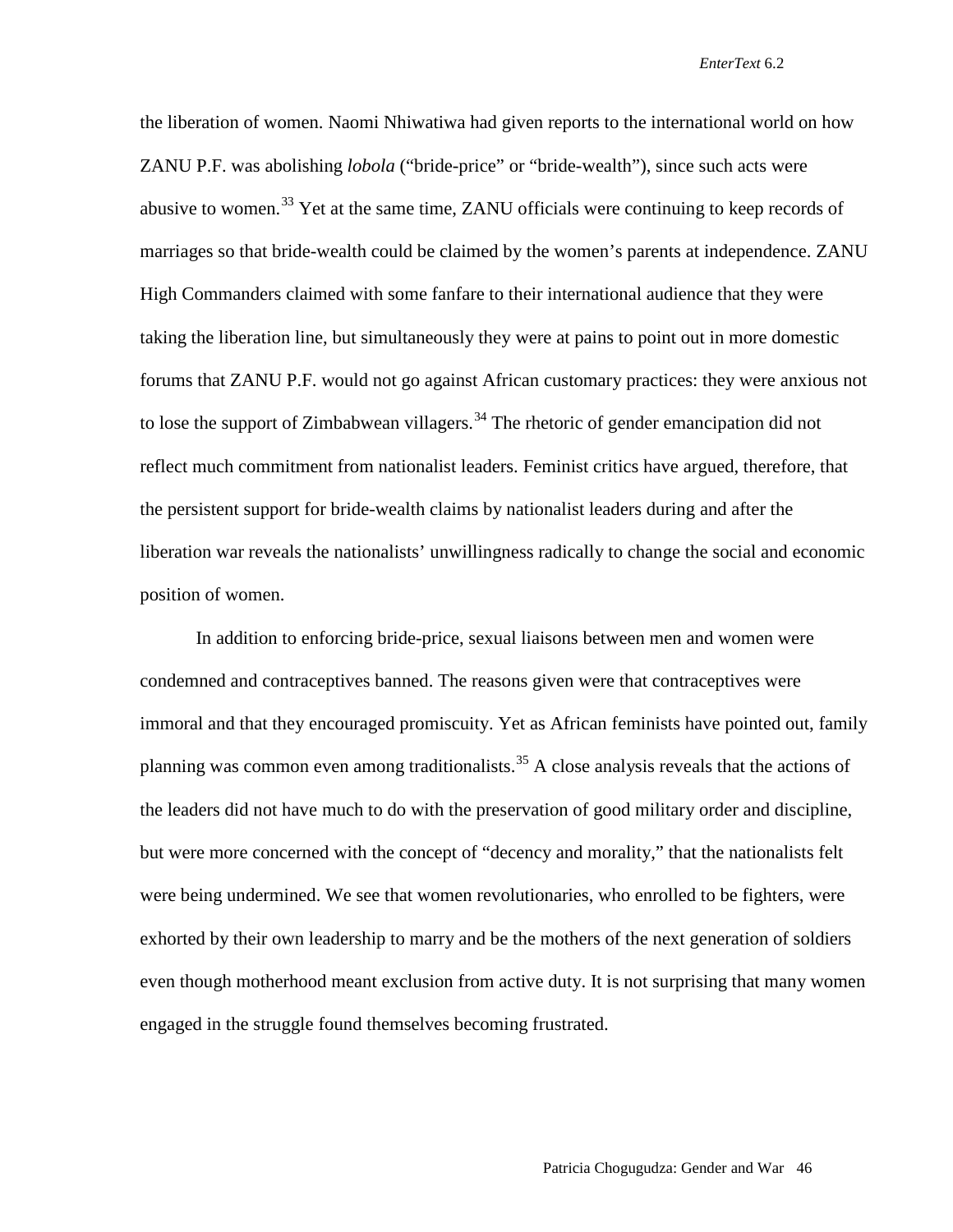As if to frustrate women cadres further, women fighters who became pregnant were sent to the women and children's camp in Mozambique where they were made to take up feminine occupations such as knitting and sewing. Yet a critical analysis of events in the camps shows that women's projects which emphasised sewing and cookery were basically rooted in the British colonialist policy that set out to train boys to be assistant clerks for the white administrators while training girls to be good homemakers. The "cult of domesticity" had informed the views of most elite nationalists before the war and provided the rationale and the justification for the marginalisation of women from active engagement in the war and from allowing them the visibility they needed. In general, nationalist leaders both male and female, introduced laws and regulations in the military camps that protected their middle-class interests. These laws however, re-defined and reconstructed gender roles and gender relations to the traditional/colonial private/public dichotomy just as in the constructs of colonial times, because this best suited and reinforced their superiority.

We further see that while women had to undergo restrictions, men's sexuality was never challenged even though some female cadres demanded that men too be punished for immoral behaviour. Thus, as feminist critic Karin Koen notes, these notions of masculinity and femininity among leaders eventually permeate the attitudes of entire cultures and societies in such a way that male aggression is sometimes seen as natural and inevitable. Sadly, such notions of masculinity and femininity are also reflected in the ways governments and politics are conceptualized and structured; thus Zimbabwean society failed at the end of the war to question the wrongs that had been done to women.[36](#page-28-4)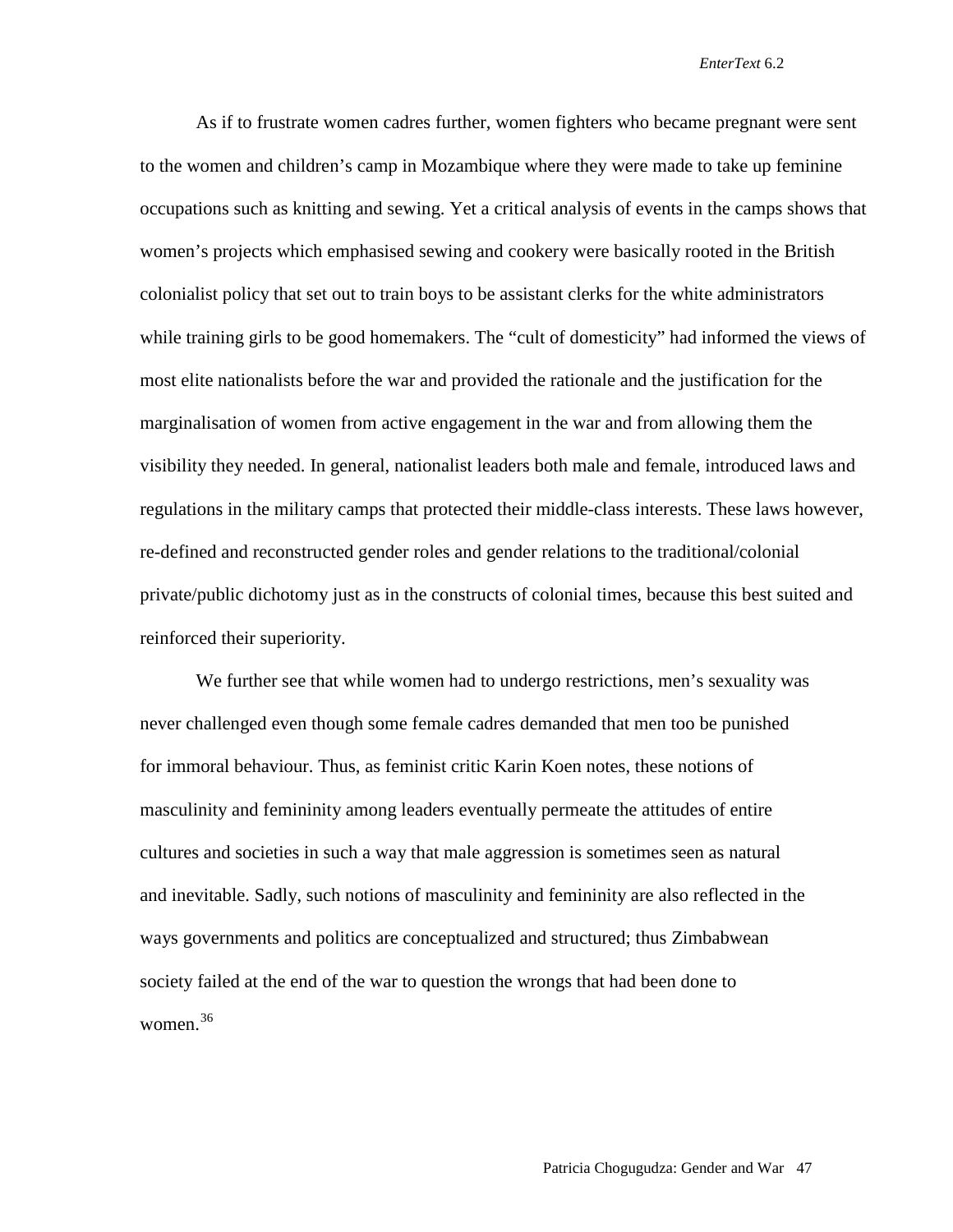According to Tanya Lyons, another issue of concern during wartime is that of sexual abuse not only of women civilians, but even of women fighters. In contrast to the official rhetoric that exhorted women in military camps to be "decent women and not use contraceptives," an examination of internal ZANU documents and interviews with female ex-combatants reveal that sexual abuse of women fighters by male guerrillas was rampant with perpetrators ranging from the lowest ranks to the highest leadership. Reports indicate that senior officers in the camps forced themselves upon young female combatants, black and white soldiers on their female victims, while guerrillas demanded sexual gratification from their female counterparts.<sup>[37](#page-28-33)</sup>

Rudo, an ex-combatant, on being asked by Bhebe about sexual violence against women in war times lamented;

> When there is a rape or somebody has been raped, there was no mother to tell that somebody had abused you. There was no law, there was no justice where you could report to—there was no court of law. If you fell pregnant no one assisted you.<sup>[38](#page-28-5)</sup>

Thus as Koen argues, "In the absence of normal social structures, men impose their will on women of their choice."<sup>[39](#page-28-34)</sup> Patriarchal attitudes by male nationalists exposed female women cadres to sexual violence by allowing male cadres to claim control over female fighters. Moreover, as Nhongo-Simbanegavi argues, just as the male cadres had exploited the female fighters who had given their lives to serve the country, male cadres at the front similarly exploited the civilian population. One of the *chimbwidos* (young girls that helped freedom fighters in the war) pointed out that many freedom fighters used *pungwes* (night-long meetings in which guerrillas politicised villagers) as opportunities to sexually assault women and girls.<sup>[40](#page-28-35)</sup> The editors of the collection *Women of Resilience: The Voices of Women Ex-Combatants*, argue that the girls had to contend with different men every week, every month. Monica, in an interview in that volume, speaks of this aspect of the plight of women fighters during the liberation struggle;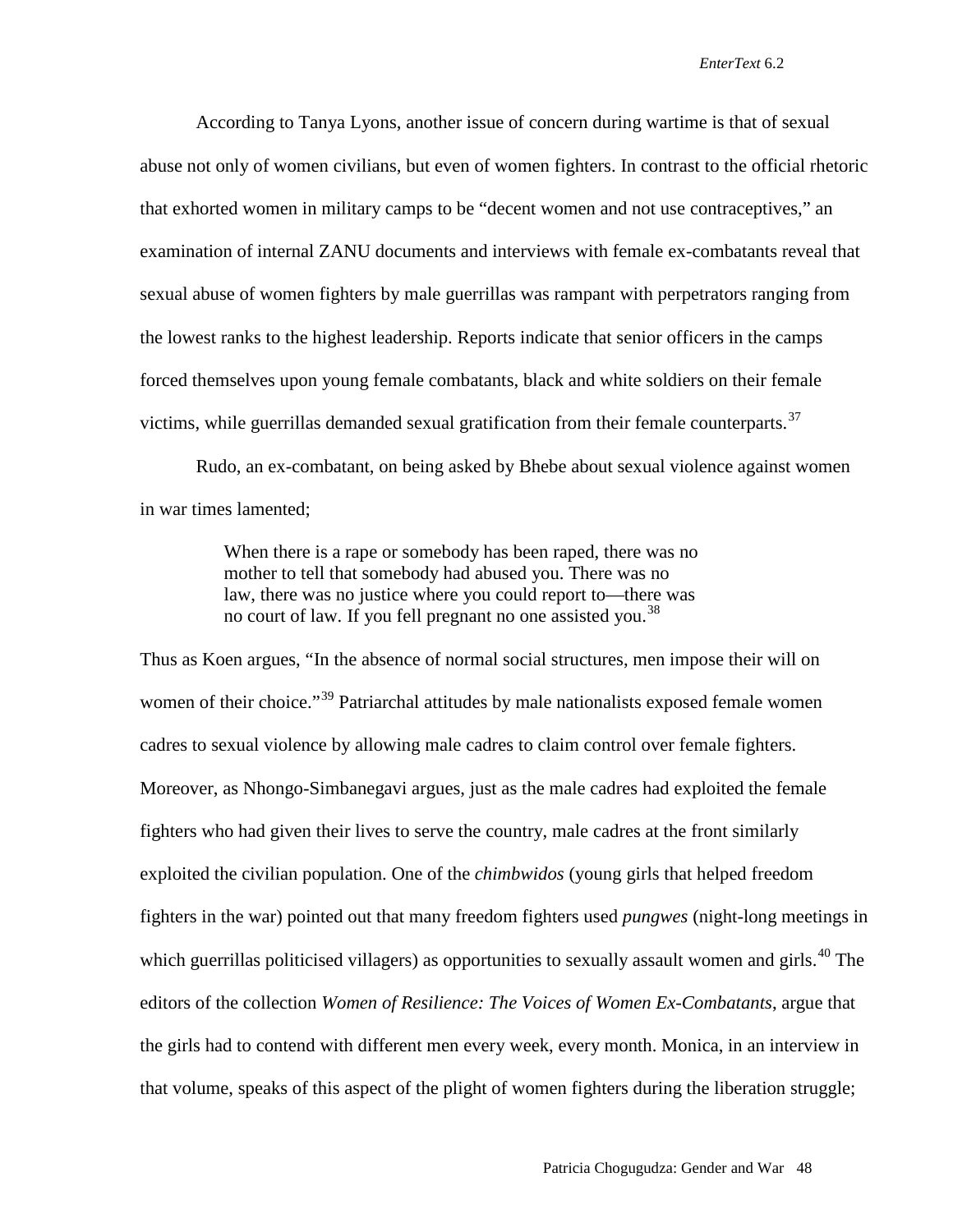I have never talked to anybody about this. [It] is very difficult for me to relate because [the war] was very difficult.  $41$ 

Researchers on sexual violence during the struggle show that there is much reluctance from female ex-combatants to discuss sexual abuse during the war. Most feel that it is humiliating to talk about it, while others simply do not want to deal with those issues psychologically. Others, however, like Freedom Nyambuya and Margaret Dongo, have pointed out in their interviews with Lyons and Bhebe, that it would be better if the truth was told. Dongo said, "Women excombatants were raped and it is time that Zimbabwe accepted the truth and let what really happened during the war be known."<sup>[42](#page-28-37)</sup>

## **Women fighters return to peacetime society**

At the end of the war, post-colonial governments made it their practice to hide the truth away from the Zimbabwean nation. Instead of letting the truth be told, we see that soon after the war, large posters appeared with the striking image of a woman warrior carrying an AK47 in her hands and a baby on her back. The symbol depicted men and women as equal and it has become a rallying symbol and an icon that has been adopted worldwide. In addition, highlighting the notion of the revolutionary war as a liberating process, the women's movement in Zimbabwe often used female guerrilla's experiences of fighting side by side with their men as the basis for demanding women's rights. The female as revolutionary symbol came to be used as a weapon to advocate for gender equality in legislation, and to help the Zimbabwe liberation movements gain popularity. Yet as much as the women's party wing was making gains, not much was seen in terms of gains for women ex-fighters. First, the movement was led by nationalist women leaders who were more middle class than the proletariat; hence it specifically ignored the issue of women ex-combatants who were mainly members of the peasantry. None of the issues that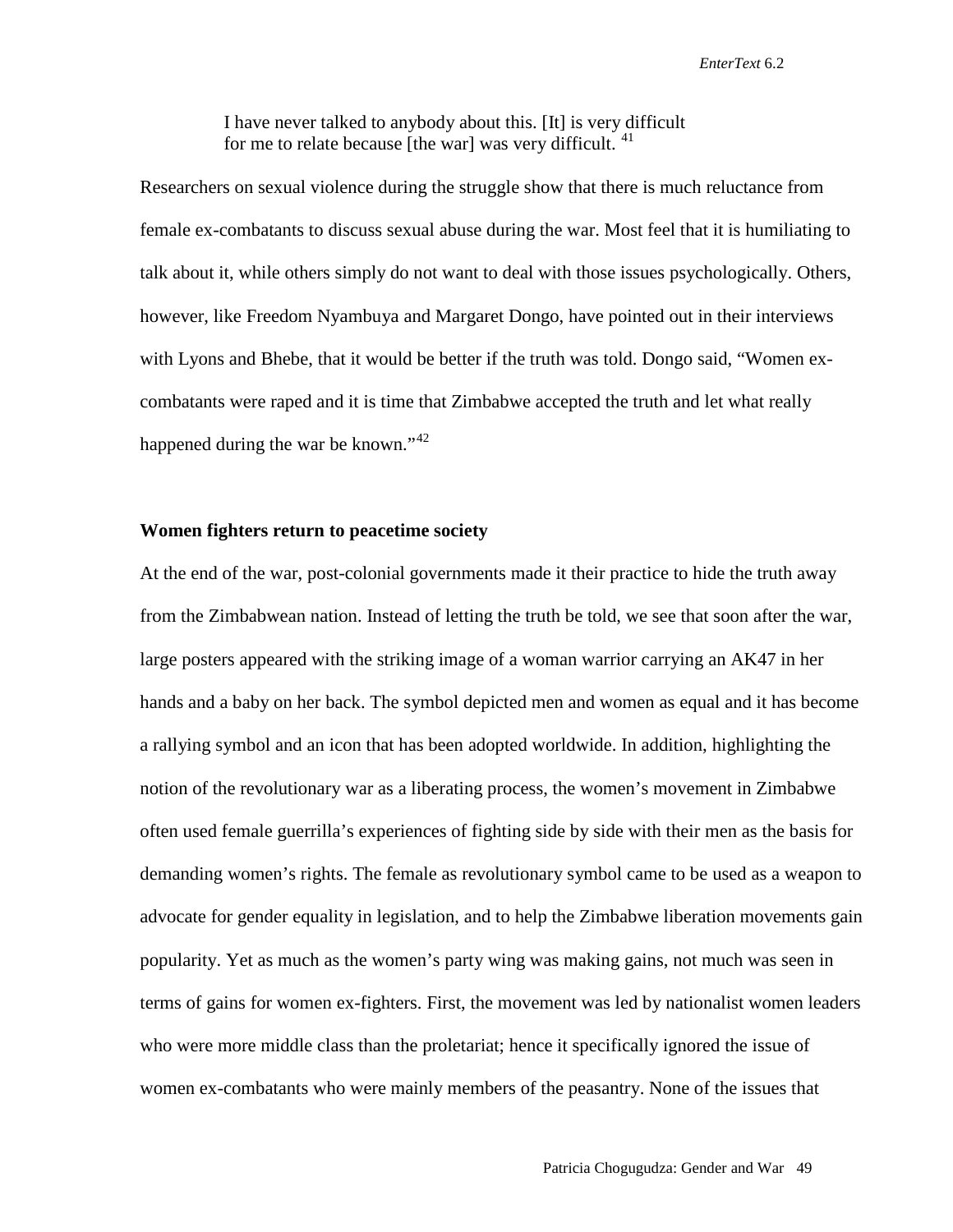affected these women as an individual or as a group were tackled as such. It was as if women excombatants never existed as a separate group of fighters. Thus as Amina Mama has argued, it is because of class differences that bourgeois women did not press for gender equity for peasant former freedom fighters.<sup>[43](#page-28-38)</sup> Most of the integrationist attempts put forward were, in fact, largely designed to benefit the bourgeoisie, the elite—both male and female. The result is that today some elite female members of the bourgeoisie have made even more gains and have moved up the political power ladder ahead of some men. And that is as far as women's power gains go. The poor were completely left out while women who became politically powerful and successful such as Joyce Mujuru, the current Zimbabwean vice-president, Tenjiwe Lesabe, Sally Mugabe, the late wife of President Mugabe, Florence Chitauro, Ruth Chinamano, Jane Mutasa, Oppah Muchinginguri, and Edna Madzongwe, all had ties to ruling-class males.

Tanya Lyons has thus pointed out that;

At the National Heroes' Acre in Harare there is only one woman buried: Sally Mugabe, late wife of the President. There has been some public debate as a result. But most discussion of "what it means to be a hero in Zimbabwe" has focused on whether soccer heroes should also be buried there. While there are quite a few empty plots left, there has not been any talk of whether women ex-combatants should receive burial at Heroes' Acre.<sup>[44](#page-28-10)</sup>

As Gwendolyn Mikell has argued, this is perhaps the reason why feminism cannot attribute the condition of all women to a universal experience.<sup>[45](#page-28-39)</sup> For Zimbabwean women ex-fighters, their experiences are that the disadvantaged poor women's conditions are mediated by class status, and status in the hierarchy. For example, despite the Legal Age Majority Act (LAMA) passed at independence, by 1988 some legal institutions, such as the Deeds Registry Office, still operated as if women were minors under the law, especially since the elite classes are not governed by common laws. As Chimedza on the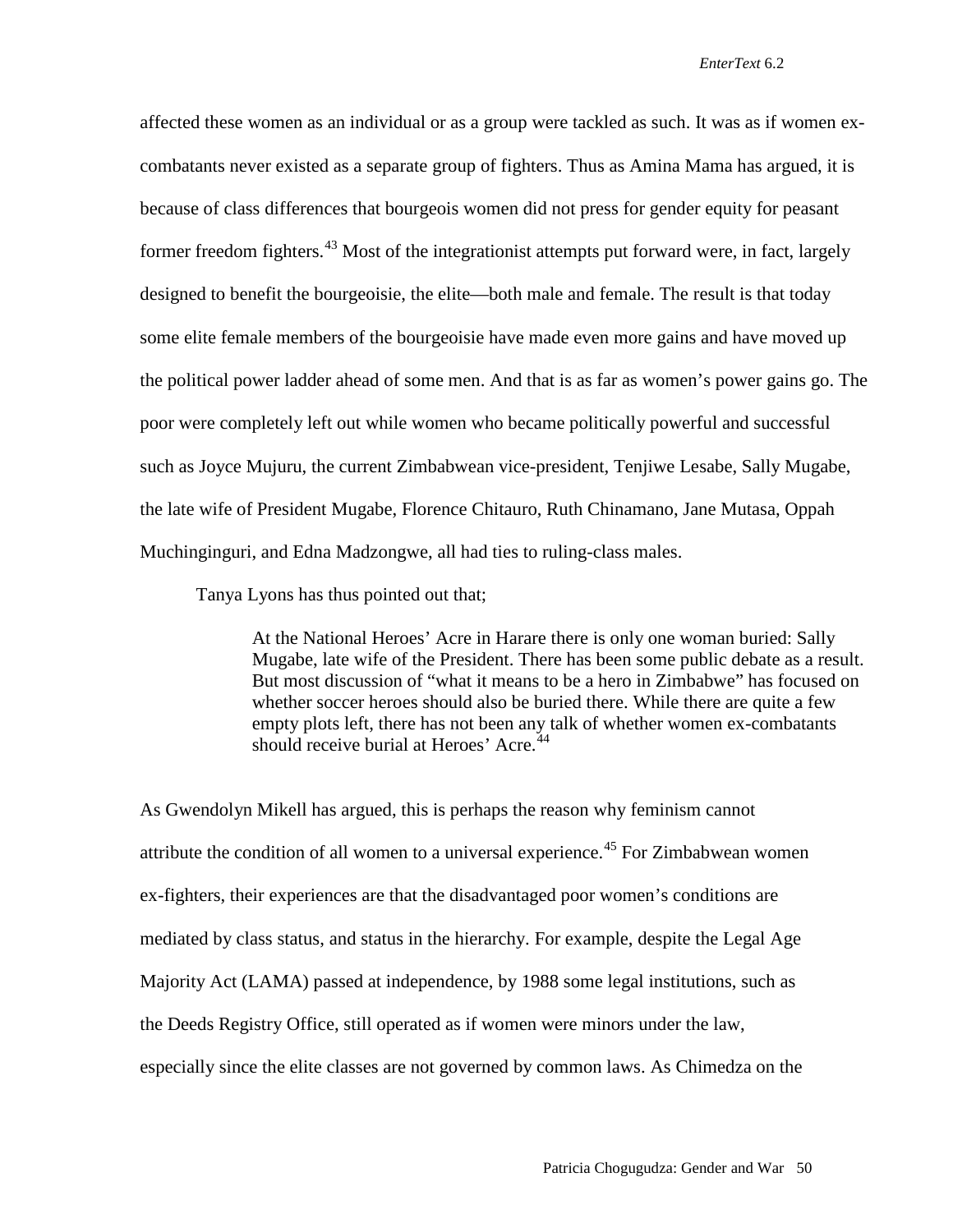case of Zimbabwe has observed, up to 1988 Section 15 of the prior Deeds Registry Act still continued to limit the ability of women to control land.<sup>[46](#page-28-11)</sup> The Act required that a married woman have her deed attested by a registrar or a legal practitioner and state the name of her husband to establish that she was indeed married. The husband was to assist her in executing any deed or document required or permitted to be registered in the deeds registry, unless proof is produced to satisfy the registrar that she had the legal capacity to execute it without the assistance of her husband. Yet while laws involving the peasantry took forever to change, those concerning the distribution of salaries at professional levels, which was the concern for middle class women, were quickly changed and women started getting salaries equal to those of men. As a result, while middle-class women gained momentum, peasant women were not integrated directly into the cash economy, and resettlement permits are still most often granted to male heads of households, effectively defining women as agricultural labourers, rather than farmers in their own right.<sup>[47](#page-28-40)</sup> Former combatant Rudo pointed out in 1995, "[As a female ex combatant,] you can't be proud. ...we don't want to be identified because we are living in poverty."<sup>[48](#page-28-41)</sup>

While there may have been attempts at the time of independence to provide women's political representation in decision-making institutions, there were several barriers. Firstly, because very few women ex-combatants were in influential positions, women former freedom fighters had little input into designing gender equity policies that stipulated who they became after the war and what gains they received. There was in general a fundamental mismatch between the needs of women ex-fighters and those of the elite civil societies, yet since it was middle-class women who were elected into power, it was middle-class values which were used to dictate what actually came to be drafted into the constitution. Second, because women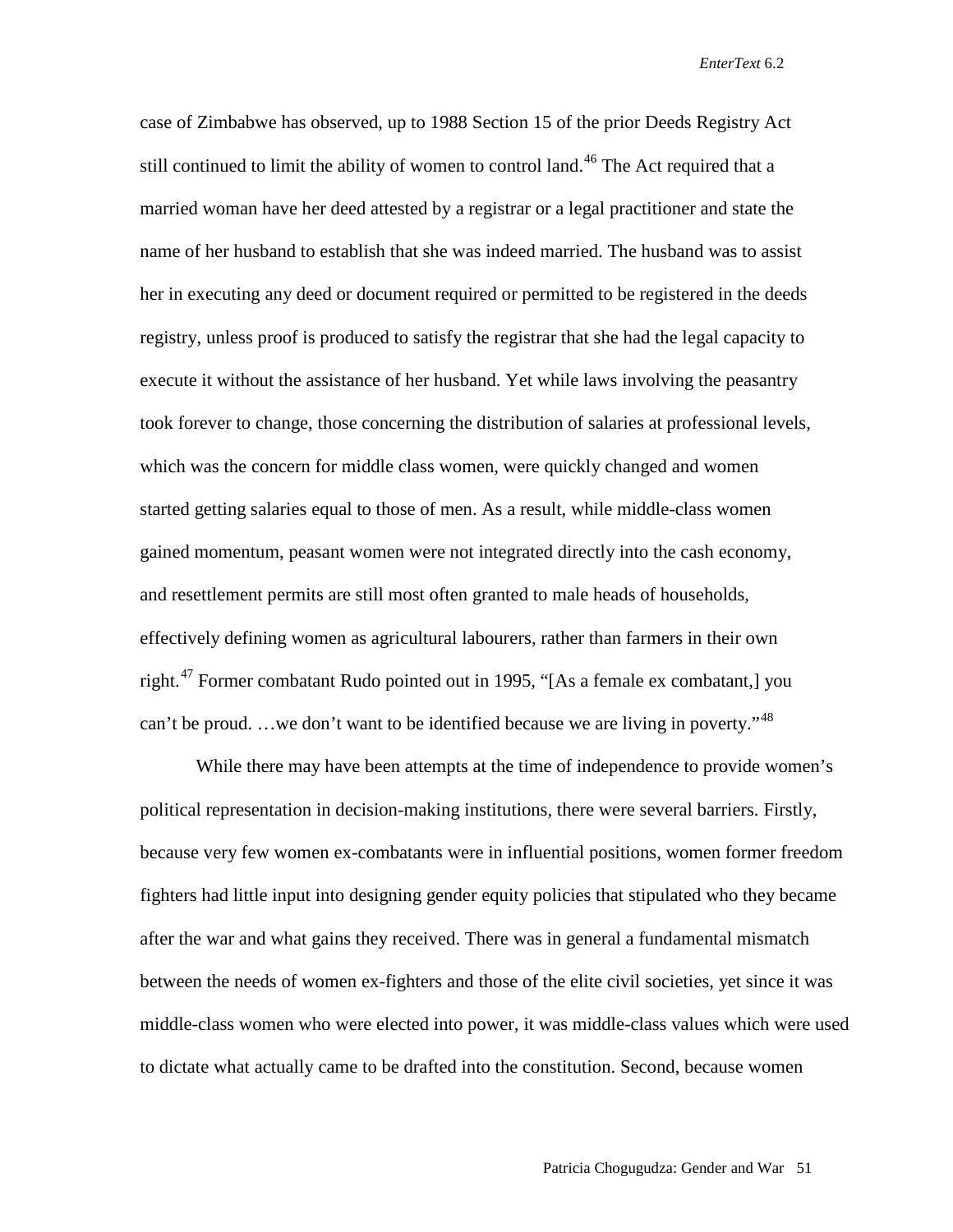freedom fighters were not represented as a specific group, with specific needs, those needs were not fully articulated. Where an attempt was made, lack of finance, lack of gender awareness, or lack of political all prevented progress.<sup>[49](#page-28-14)</sup>

The political rhetoric claimed that women in Zimbabwe because of their involvement in the war had raised themselves to the level of men, yet real-life accounts of these women reveal that upon their return to civil society, women former fighters were not only denied the feeling of living up to the image of a "superwoman" that the posters depicted, they suffered disadvantages. For example, although most female ex-fighters were not really engaged in front-line battles as research has shown, on their return to civil society they were indiscriminately labelled "killers"—a concept with strong negative connotations within traditional Zimbabwean societies. No-one in the government sought to educate the populace not to pull former fighters down to the level of murderers. Zimbabwean society in general looked down upon female involvement during the war, thus one female ex-fighter cited in Lyons felt disgruntled when she found out that, "As far as most of the men are concerned, when you [a female combatant] come back, you are out; they hardly want you to come near their children."<sup>[50](#page-28-42)</sup>

Zimbabweans saw these women ex-fighters as unfit to be wives and mothers, despite the significant roles they had played in liberating the nation. Women ex-fighters hence experienced a lot of tension in their lives as they found themselves considered somewhere between heroines and "unclean women." It is clear that this was a serious attack on their self-esteem, so when feminist researchers have encouraged these women to tell their story or to express their plight, most of them have attempted to hide their past, or to change their stories, because acknowledging their defeat would be to admit the dashing of their hopes and the futility of their efforts and sacrifices. Acknowledging their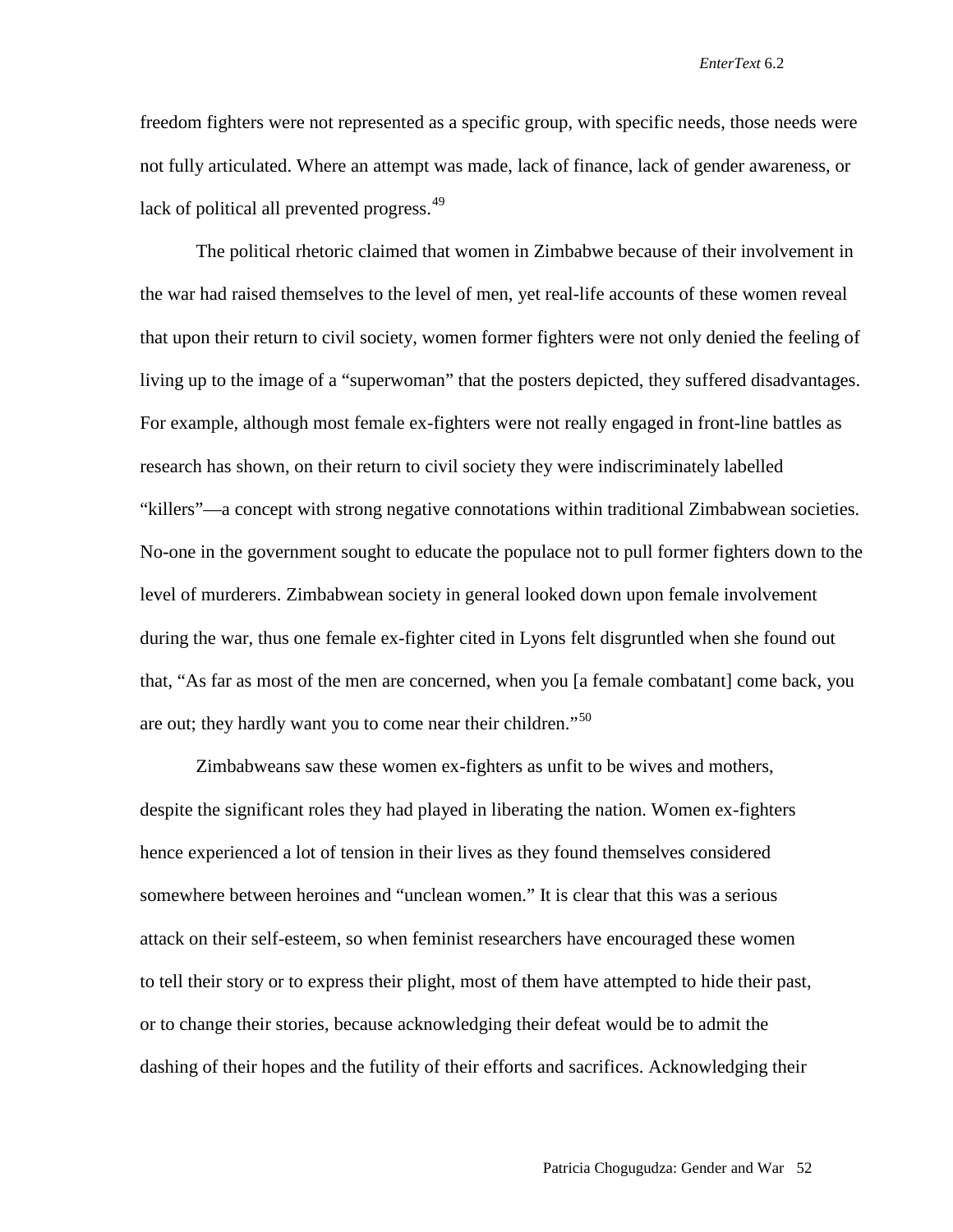pain would be accepting defeat. Most have decided therefore that they did not want to be seen as failures, or losers, and as a result chose to go on with their lives in silence without making noise, willing their pain to go away. Yet this disillusionment has caused a lot of bitterness and resentment among women ex-combatants. Rudo, one of the former fighters interviewed by Bhebe and Ranger, thus asked, "How could I have been called a 'terrorist,' and yet today I can't be called a hero?"<sup>[51](#page-28-15)</sup>

Despite having been part of a revolutionary insurgency, under harsh conditions, Zimbabwean women combatants, upon returning to civil society, were expected to fit smoothly into civilian life as if nothing had happened. Most were expected to pick up their role as uneducated peasant women and forget all the education and the experience they had acquired. How were they to explain the rape, the sleepless nights with no food and no water, the threats to their lives? How would they gain recognition that their struggles were worthwhile?

At the eve of Zimbabwe's independence, governments were being constantly challenged by the United Nations and other organisations to push towards gender equality but because, for most Zimbabweans, this ran counter to existing social norms regarding gender roles, husbands, local authorities and other male members felt threatened. For example, in one public address, Robert Mugabe, the president, in response to the passage of progressive legislation by Zimbabwe's parliament, warned women against Western influences such as feminism. He defined emancipation for women as the ability to return to pre-colonial African traditions, and urged women to remain patriotic to the state and to nationalism. Yet as Cynthia Enloe has noted, it is impossible for female former fighters to return to previous modes of behaviour when their social values have been deeply affected by their experiences—and this internal conflict is not just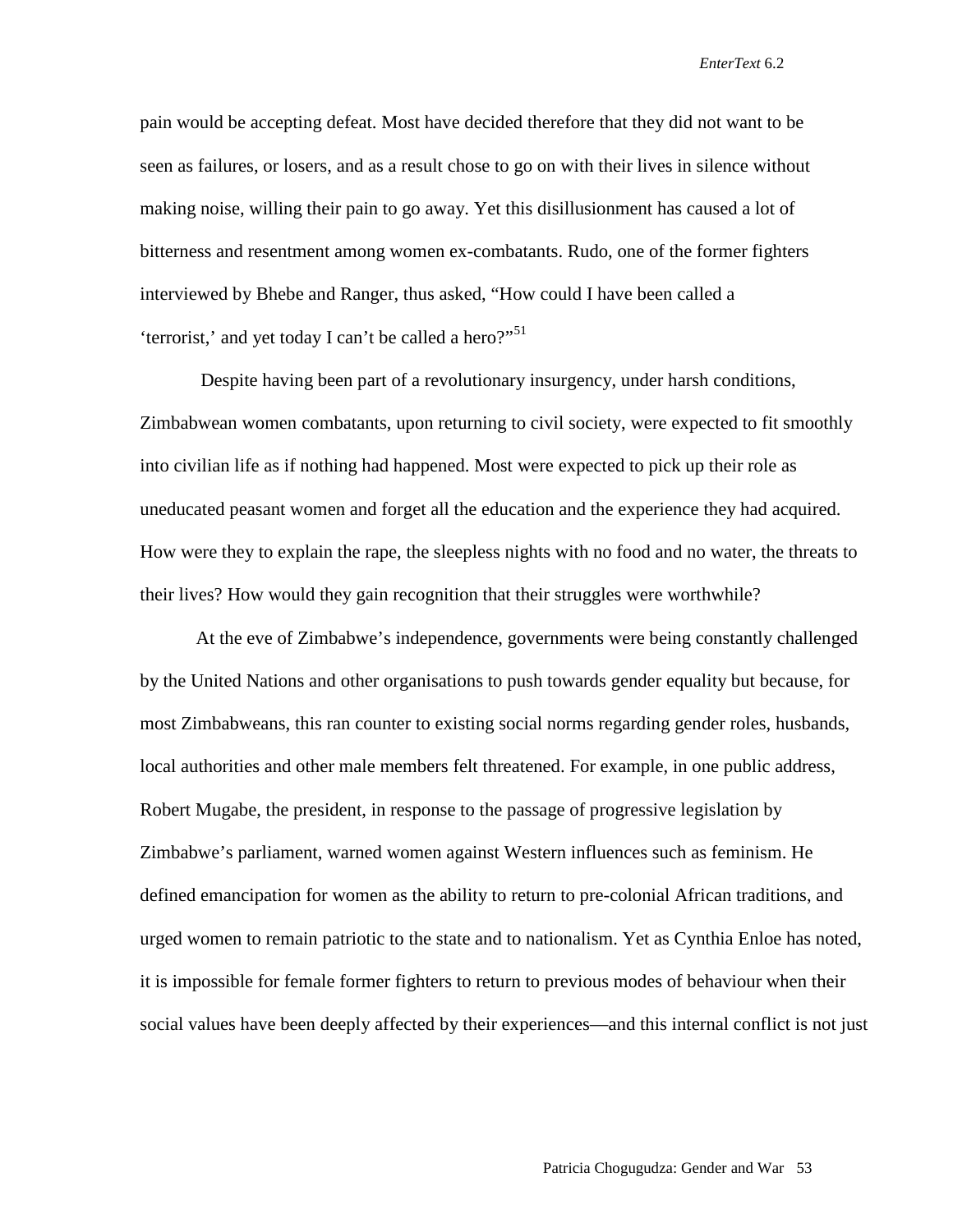unique to Zimbabweans, but is characteristic of the situation of female soldiers all over the world.<sup>[52](#page-28-43)</sup>

Many ex-combatants experience a sense of lost time. Besides the feelings of being marginalised, female ex-fighters unlike their male counterparts, who can do whatever they may wish to make up for this sense of lost time, women former fighters have less scope to do anything about their own "lost time." Elise Fredrikke Barth argues, therefore, that the pain of war lingers on as time fails to heal the violence.<sup>[53](#page-28-16)</sup> In addition, Koen has noted that the attainment of justice and the healing of pain in post-conflict situations are hard to establish if women and girls are not granted the benefit of institutional justice.<sup>[54](#page-28-44)</sup> In the case of Zimbabwean women former fighters, however, we see that the pain of women ex-fighters is further aggravated by the fact that there was no justice given. Rape has remained a national male privilege denying women closure to their nightmare. And because rape committed against women during the war went unchallenged, it normalised negative attitudes about women and rape.

In addition to their social plight, a major predicament faced by women in most guerrilla movements is that women have difficulties in actually verifying their actions.<sup>[55](#page-28-17)</sup> In Zimbabwe, compensation for war veterans was conditional on proof of having been engaged in active fighting, and roles other than that of direct involvement in battle were considered secondary to the war effort. Women fighters thus became dependant on men in order to confirm their veteran status. Watteville found that men became the ones responsible for establishing the women's rank, and their contribution as soldiers.<sup>[56](#page-28-45)</sup> This obviously placed women in vulnerable situations as sexual abuse took place with men using this to get sexual favours. Thus in 1998, when over fifty thousand ex-combatants in Zimbabwe were awarded Z\$50,000 plus Z\$2000 a month as war veterans' compensation, it has been very difficult to find out how many women, if any, benefited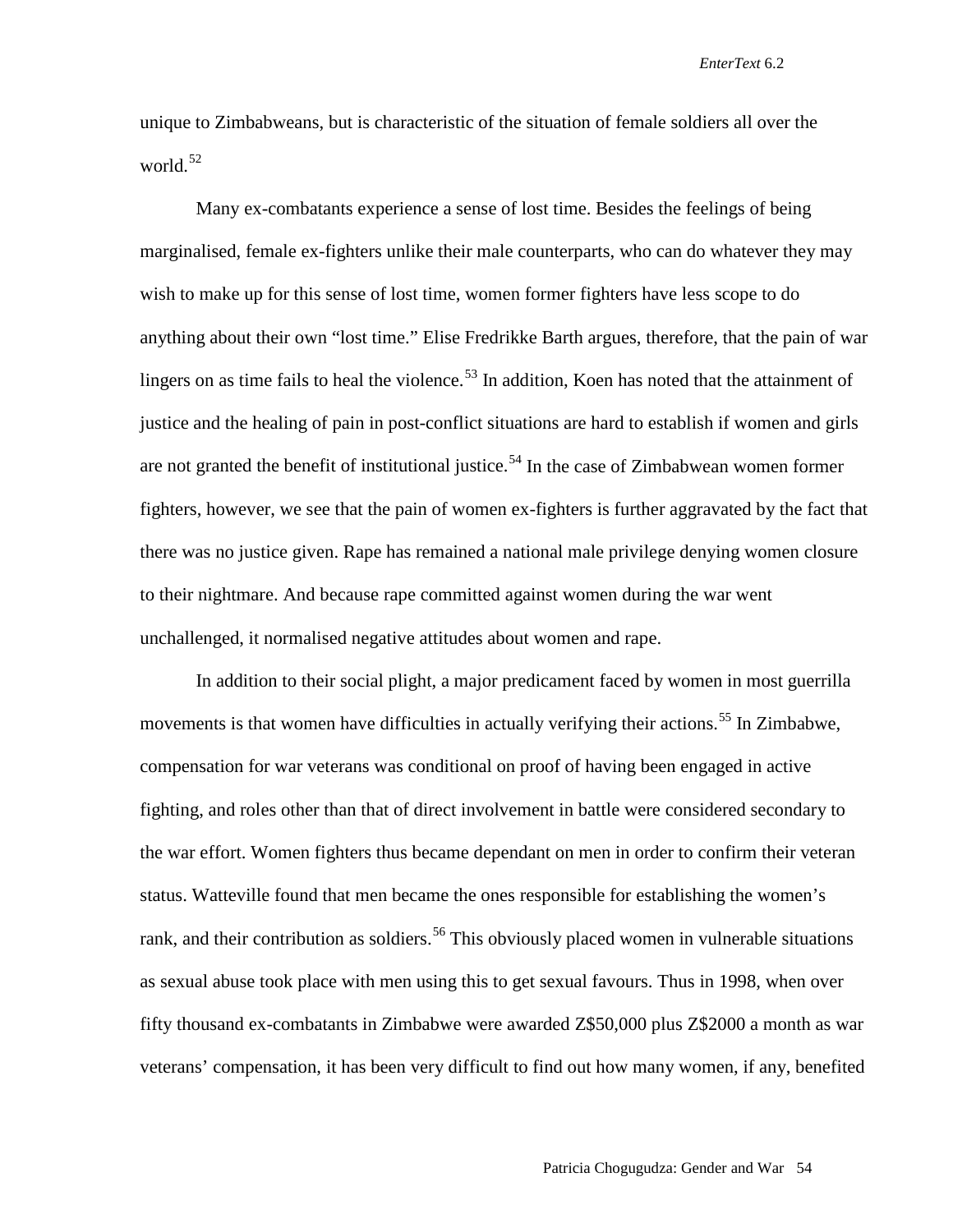from this scheme. Research shows, however, that by the year 2000, twenty years after independence, many women had not formally had their rank confirmed.

Thus as Lyons asserts:

Today, most [combatants] … are busy surviving, making business deals, growing maize or ground nuts, or selling vegetables on street corners. Demobilization payments are long spent and they wait patiently for compensation from the government but - even if compensation were available - many couldn't afford the bus fare to town centers to register for such compensation. The "symbolic payment" - parades, memorials is also long past due. $57$ 

The irony, as Barth, Enloe, and Lyons have pointed out, is that Zimbabwe female ex-combatants cannot protest their predicament torn between betraying the very revolution they fought so hard for and claiming their rights. Women who attempt to establish their own participation by articulating their own agenda are quickly seen as undermining the revolution and thus being unpatriotic.

## **Conclusion**

This paper has argued that while women's resilience in revolutionary wars is beyond doubt, for Zimbabwean women however, the resilience did not translate into gender equality, in the military camps and in post-revolutionary society. The post-war status of women ex-fighters in Zimbabwe is unfortunately determined by individual women's positions in that society. This factor is crucial in defining the women's roles in the economy, in politics, and in decision making processes towards their emancipation.

Women ex-combatants in Zimbabwe have to fight harder for resources that some of their male counterparts take for granted. For example, women who fought in the war find access to employment often limited, since most women female fighters employed by the government are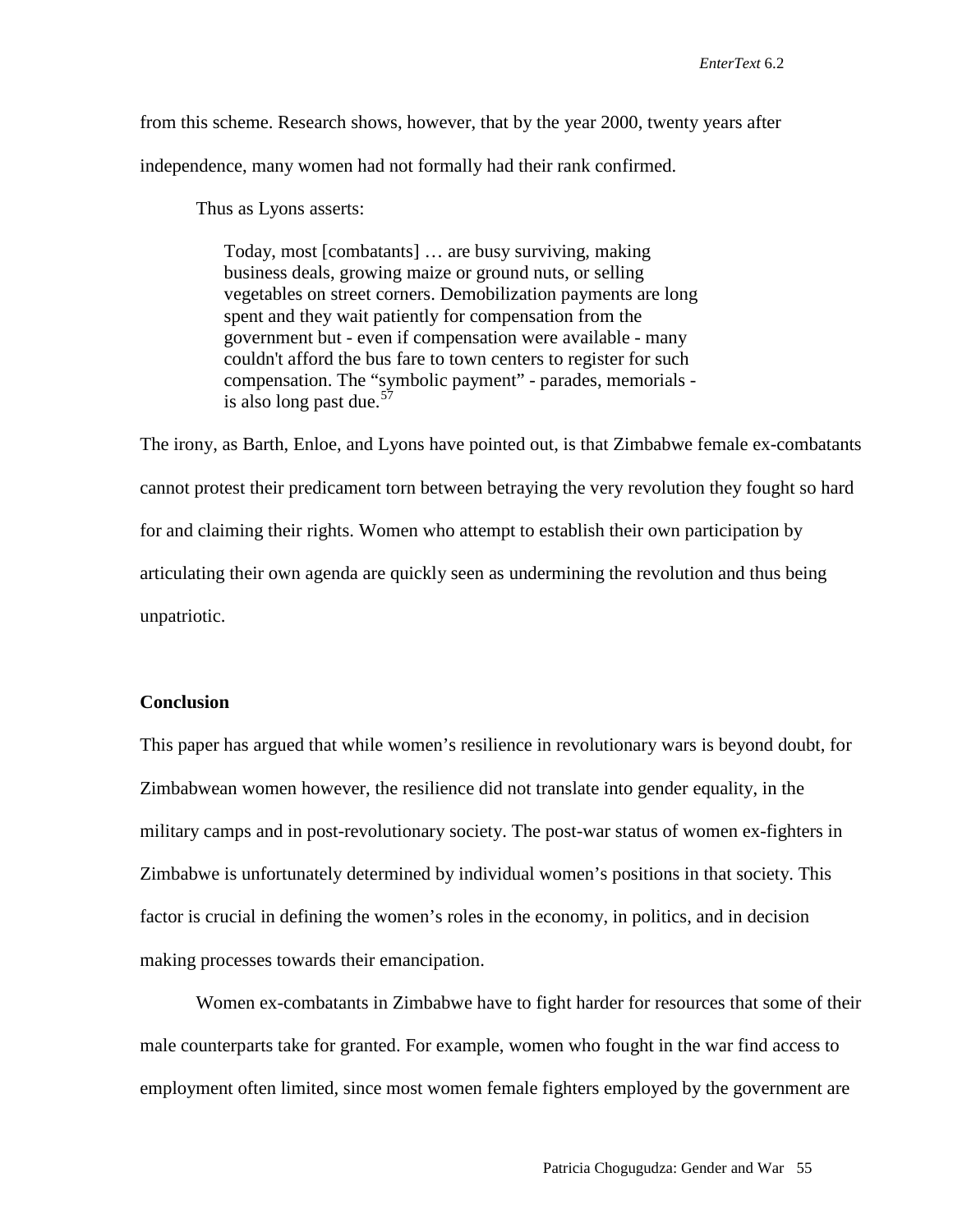put into the rebuilding of social services occupations generally considered an extension of women's traditional domestic duties, which pay very low salaries. Thus women's increased participation in the formal employment sector has not, by any degree, challenged the gender conservatism that characterised the colonial period.

Today, for example, for Zimbabweans, every feminist request for policy change which might ensure the advance of women is regarded as anti-African and anti-tradition, while gains in female emancipation made at independence have slowly dwindled away.<sup>[58](#page-28-46)</sup> Thus feminist critics Alexander and Mohanty have noted that resistance cannot be determined by formal political programmes and military struggles, but by the practices of everyday life as people attempt to resist and alter power relations that inhibit gender equal participation.<sup>[59](#page-28-19)</sup>

For most revolutions, when the war for liberation is over, the rights of women become secondary to many other priorities.<sup>[60](#page-28-20)</sup> In Zimbabwe, structural adjustment programmes by the International Monetary Fund and the World Bank introduced in 1985, and the Anglo-American sanctions imposed on Zimbabwe in 2000, compounded the problem for women former freedom fighters. Scarce resources have had to be spent in countering forces that are threatening the existence of the government. At first the government created new laws in order to overcome the inequality of women, but later, considering other issues more vital, abandoned their promises concerning women's issues. This made it more difficult for most of the women fighters to realise their dreams.

While there is no doubt that female freedom fighters have met with unjust treatment, the war has had deep-seated significance on their lives. Women who were politically active before the war became even more militant during the war. Those who were not equally radical became involved in politics in ways they would never have had in the absence of their war experiences.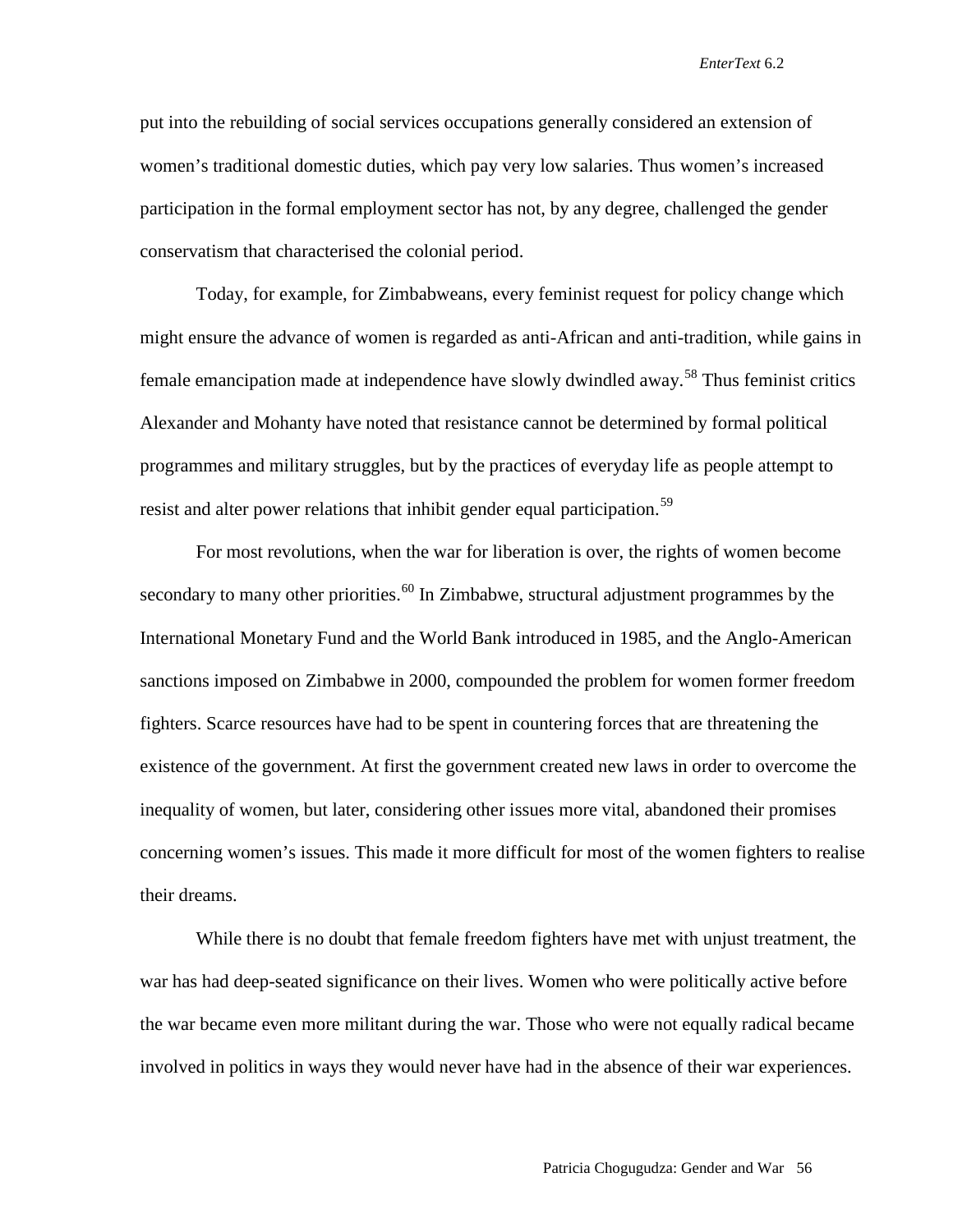As Koen maintains, consequently, there were many cases among these women of commitments to socialist or revolutionary beliefs carrying well over after the war.<sup>[61](#page-28-21)</sup> Today, some of these women stand out as compelling examples of strength in the face of hardship and despair. They still see the post-war era as the right time to move society to grant the equal participation of all of its citizens.

For most feminist critics of war, how women ex-freedom fighters motivate themselves and others around them, and how they continue their struggle after the war that betrayed them is over, will always be a wonder. Yet, while the war years for women were stressful, exhausting, and oftentimes frightful, many feminist critics at the same time feel that a sense of excitement and courage was developed in women fighters in a way that shaped their new and independent roles. Barth found that most women ex-fighters never lost sight of the fact that during the war; they took part in the struggle for freedom to an equal degree to men.<sup>[62](#page-28-22)</sup> This, as feminist writers of war maintain, has had empowering effects in the way women, Zimbabwe women ex-fighters included, have come to demand their rights against men and against governments in postcolonial states.

**Notes**

 $\overline{a}$ 

<sup>&</sup>lt;sup>1</sup> Stephanie Urdang, And Still They Dance: Women, War, and the Struggle for Change in Mozambique (London: Earthscan, 1989), 227. <sup>2</sup> Ibid.

<sup>3</sup> Martin David and Phyllis Johnson, *The Struggle for Zimbabwe: The Chimurenga War* (London: Faber

and Faber, 1981), 349-352.<br><sup>4</sup> Sally Mugabe, in Sarah Kachingwe, et al., eds., *Sally Mugabe: A Woman with a Mission* (Harare: Department of Information and Publicity, ZANU PF, 1994), 17.

 $^5$  Ngwabi Bhebe, "The Nationalist Struggle, 1957-1962," in Canaan S. Banana, ed., *Turmoil and Tenacity: Zimbabwe, 1896-1990* (Harare: College Press, 1989), 102.

<sup>&</sup>lt;sup>6</sup> Samora Machel, *Mozambique: Sowing the Seeds of Revolution* (Harare: Zimbabwe Publishing House, 1981), 25.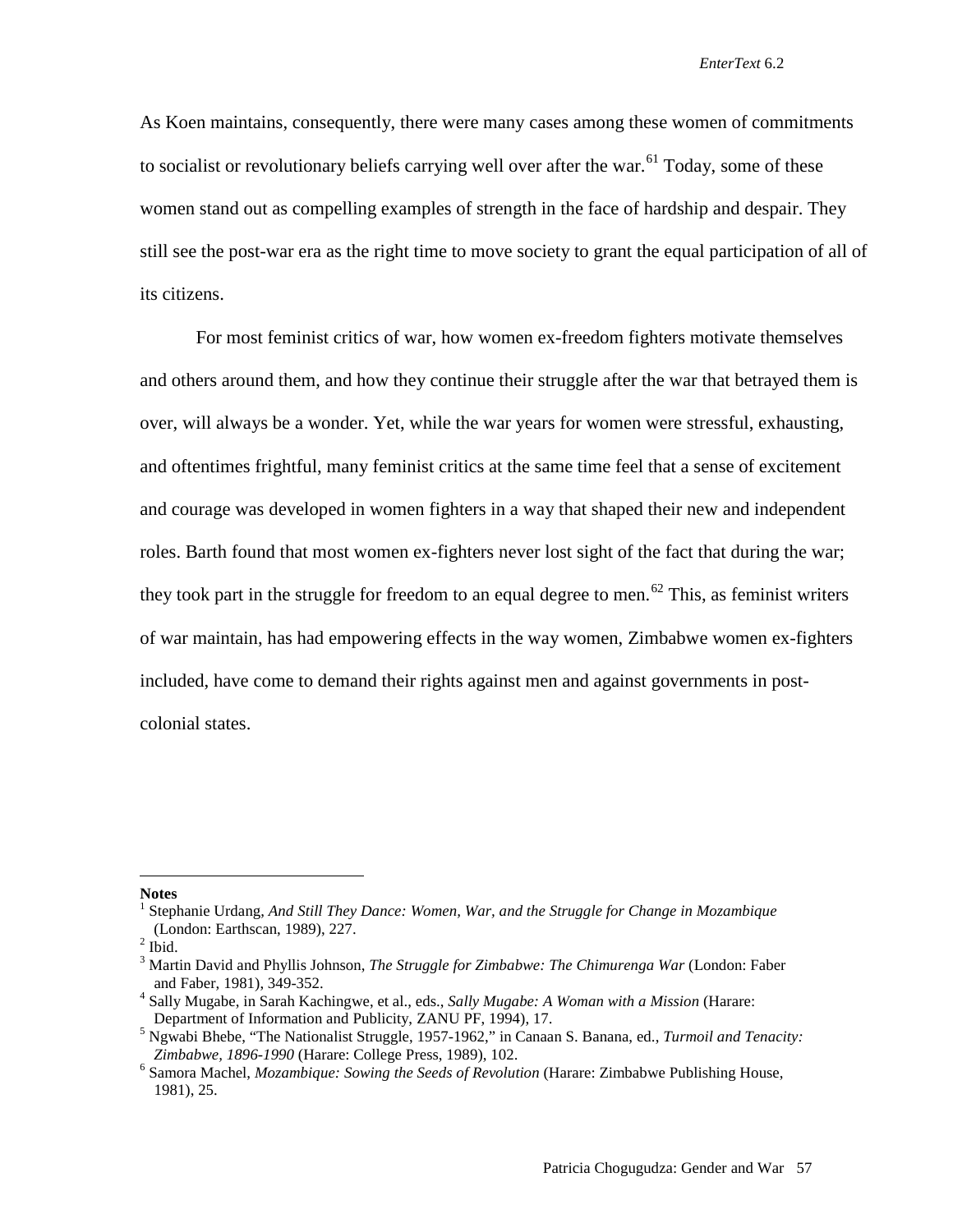- 7 Richard E. Lapchick and Stephanie Urdang, *Oppression and Resistance: The Struggle of Women in Southern Africa, based on materials prepared for the World Conference of the United Nations Decade*
- *for Women* (Westport, Conn.: Greenwood, 1982), 108.<br><sup>8</sup> Mildred T. Mushunje, "Women's Land Rights in Zimbabwe," www.wisc.edu/ltc/live/bassaf0106a.pdf (accessed 27th August 2004).
- <sup>9</sup> Nakanyike Musisi, "Colonial and Missionary Education: Women and Domesticity in Uganda, 1900-1945" in Karen Tranberg Hansen, ed., *African Encounters with Domesticity* (New Brunswick, NJ: Rutgers University
- 
- <sup>10</sup> Ibid., 173.<br><sup>11</sup> Gwendolyn Mikell, *African Feminism: The Politics of Survival* (London: Routledge, 1997), 26.<br><sup>12</sup> Jill M. Bystydzienski and Joti Sekhon, eds., *Democratization and Women's Grassroots Movements*<br>(Bloo
- 
- <sup>13</sup> Urdang, *And Still They Dance*, 228<br><sup>14</sup> Ngwabi Bhebe and Terence Ranger, "Soldiers in Zimbabwe's Liberation War" (*Canadian Journal of*
- *African Studies/Revue Canadienne des Études Africaines* 31.1, 1997), 171.<br><sup>15</sup> Tanya Lyons, *Guns and Guerrilla Girls: Women in the Zimbabwean Liberation Struggle* (Trenton, NJ:<br>Africa World Press, 2003), 39.
- <sup>16</sup> Ngwabi Bhebe and Terence Ranger, eds., *Soldiers in Zimbabwe's Liberation War* (Harare: University of Zimbabwe Publications, 1995), 32.
- <sup>17</sup> Eva Beth Egensteiner, "The Dream Becomes a Reality: Nation Building and the Continued Struggle of the Women of the Eritrean People's Liberation Front." Master's thesis presented to the faculty of the
- <sup>18</sup> Robert Mugabe, "First Zimbabwe Women's Seminar," in *Our War of Liberation: Speeches, Articles, Interviews, 1976-1979* (Gweru: Mambo Press, 1983), 75.
- <sup>19</sup> Stefanie Krug, "Former TPLF Women Fighters in Ethiopia: Concepts of Equality within the Context of Guerrilla War." Paper presented at the University of Hanover workshop on "Living in War Times-<br>Living in Post-War Times," Melsungen, Germany, 1999.
- 20 Tanya Lyons, "The Forgotten Soldiers: Women in Zimbabwe Liberation War" (*Southern Africa Report* 12.2, 1997), 2.
- 
- 
- 
- 
- 
- <sup>21</sup> Ibid., 2, 27.<br>
<sup>22</sup> Ibid., 22.<br>
<sup>23</sup> Ibid., 29.<br>
<sup>24</sup> Bhebe and Ranger, eds. *Soldiers in Zimbabwe*, 626; Lyons, *Guns and Guerrilla Girls*, 120.<br>
<sup>25</sup> Lyons, "Forgotten Soldiers", 31.<br>
<sup>25</sup> Lyons, "Forgotten Soldier
- 
- *Sex* (London: Zed Books, 1982), 34. <sup>27</sup> Bhebe and Ranger, eds. *Soldiers in Zimbabwe,* 123. <sup>28</sup> Judith Stiehm, "The Effect of Myths about Military Women on the Waging of War," in Eva Isaksson, ed., *Women and the Military System* (New York: St. Martin's, 1988), 34.
- <sup>29</sup> Irene Tinker, "Persistent Inequalities: Women and World Development" (*Population and Development*
- 
- <span id="page-27-0"></span>
- Review 17.4, 1991), 745.<br><sup>30</sup> Lyons, "Forgotten Soldiers,", 30<br><sup>31</sup> Bhebe and Ranger, eds., *Soldiers in Zimbabwe*, 119.<br><sup>32</sup> Anne McClintock, *Imperial Leather: Race, Gender, and Sexuality in the Colonial Contest* (New Yo
- <sup>33</sup> Naomi Nhiwatiwa, interviewed by Carol B. Thompson (*Women's Studies International Forum* 5.3/4,
- 1982), 249.<br><sup>34</sup> "Women's Affairs" folder: Teurai Ropa, ZANU, Department of Women's Affairs, Report for the Year<br>Ending 31 December 1978, 2.
- <sup>35</sup> Elise Fredrikke Barth, *Peace as Disappointment: The Reintegration of Female Soldiers in Post-Conflict Societies: A Comparative Study from Africa* (Elise International Peace Research Institute (PRIO), August
- 2002), 15<br><sup>36</sup> Karin Koen, "Claiming Space: Reconfiguring Women's Roles in Post Conflict Situations." Occasional<br>Paper, 121, February 2006, 2.
- <sup>37</sup> Lyons, *Guns and Guerrilla Girls, xxiii, 338.*